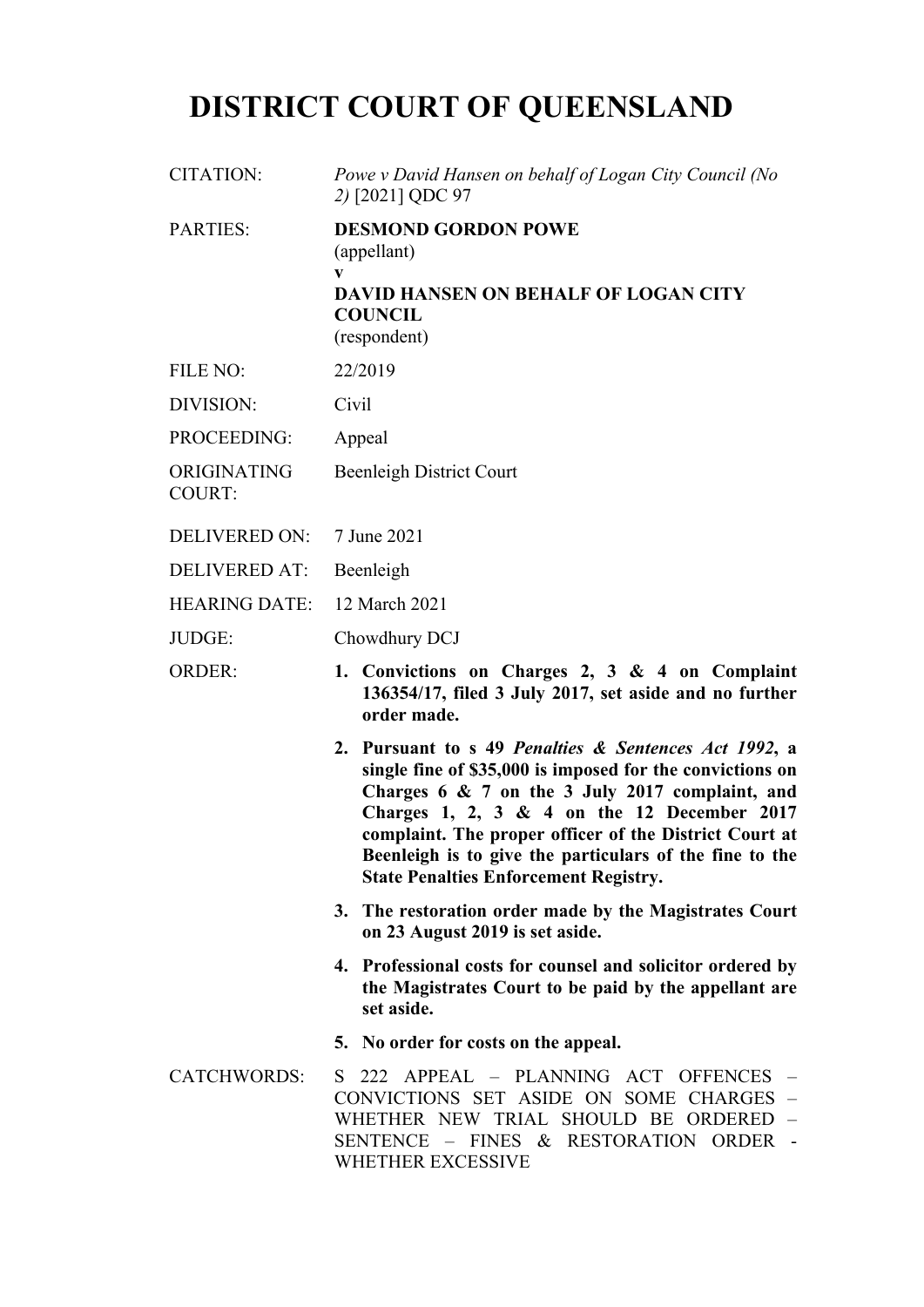| <b>LEGISLATION:</b> | Integrated Planning Act 1997 (Qld)<br>Justices Act 1886 (Qld)<br>Local Government Act 2009 (Qld)<br>Oaths Act 1967 (Qld)<br>Planning Act 2016 (Qld)<br>Penalties and Sentence Act 1992 (Qld)<br>Sustainable Planning Act 2009 (Qld)                                                                                                               |
|---------------------|---------------------------------------------------------------------------------------------------------------------------------------------------------------------------------------------------------------------------------------------------------------------------------------------------------------------------------------------------|
| CASES:              | Bowman v Brown [2004] QDC 6<br>DPP (Nauru) v Fowler (1984) 154 CLR 627<br>Dyers v The Queen (2002) 210 CLR 285<br>Griffiths v The Queen (1994) 69 ALJR 77<br>Hainaut v Queensland Police Service [2019] QDC 223<br>McDonald v Holeszko [2019] QCA 285<br>McSweeney & Anor v Spiller [2002] QDC 295<br>Tseng v Brisbane City Council [2020] QDC 48 |
| <b>COUNSEL:</b>     | Appellant was self-represented<br>N. Lichti (Sol) for the respondent                                                                                                                                                                                                                                                                              |
| <b>SOLICITORS:</b>  | Appellant was self-represented<br>Minter Ellison for the respondent                                                                                                                                                                                                                                                                               |

## **Introduction**

- [1] This is the further judgment following my judgment delivered on 5 February 2021, in which I set aside a number of convictions. Submissions were sought from the parties as to the outcome of the appeal, in particular whether there should be an order to remit the charges for further hearing in the Magistrates Court.
- [2] Further submissions from the respondent were filed on 11 March 2021. Significantly, the respondent submitted that the court should not remit charges 2, 3 and 4 on complaint and summons number 136354/17, filed 3 July 2017, for rehearing in the Magistrates Court, having regard to:
	- 1. the nature of the charges, and the convictions which remain, including the convictions with respect to the same properties in relation to the enforcement notices issued by the Council; and
	- 2. the cost and inconvenience of a retrial.
- [3] Consequently, the respondent submitted that charges 2, 3 and 4 on that complaint should be dismissed, and the appellant should be resentenced on the remaining convictions, and that the existing enforcement orders relating to each of the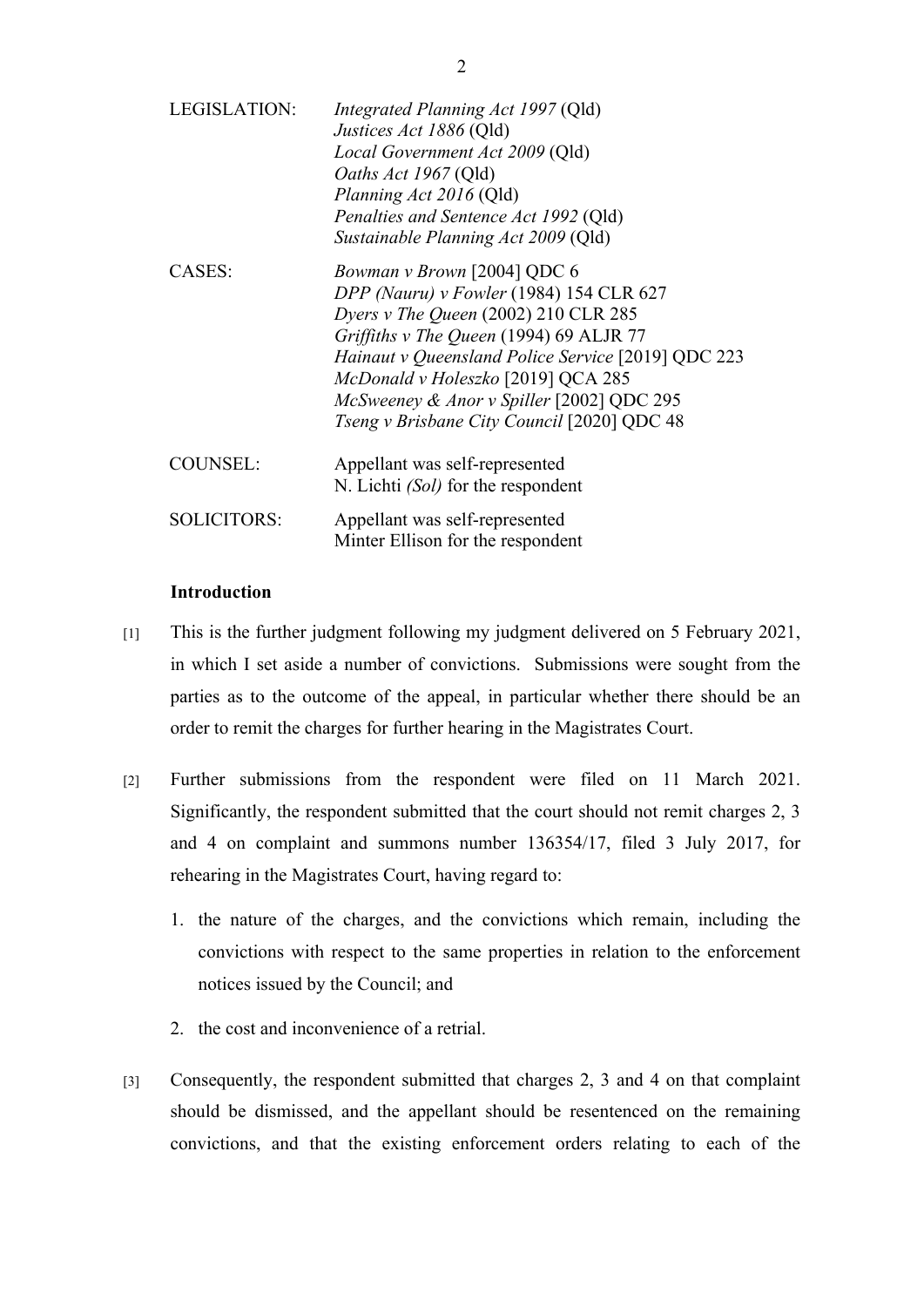properties should be amended to extend the time for the appellant to comply by six months.

[4] The appellant did not provide any written submissions, but appeared at the resumption of the hearing on 12 March 2021, and handed up to the court a three page submission which relates to the surveys done on two properties, the subject of the enforcement order. The appellant did make oral submissions at the hearing.

# **Relevant law**

- [5] The powers of a District Court Judge on hearing an appeal from the Magistrates Court are prescribed by s 225 *Justices Act 1886* ("Justices Act"). In short, a judge may confirm, set aside or vary the appealed order or make any other order in the matter the judge considers just. In particular, if a judge sets aside an order, the court may send the proceeding back to whoever made the order or to any Magistrates Court with directions of any kind for the further conduct of the proceedings including, for example, directions for rehearing or reconsideration.
- [6] In DPP (Nauru) v Fowler (1984) 154 CLR 627, the following was said by the Court at 630:

"*The power to grant a new trial is a discretionary one and in deciding whether to exercise it the court which has quashed the conviction must decide whether the interests of justice require a new trial to be had. In so deciding, the court should first consider whether the admissible evidence given at the original trial was sufficiently cogent to justify a conviction, for if it was not it would be wrong by making an order for a new trial to give the prosecution an opportunity to supplement a defective case. In the present case, the admissible evidence given at the trial satisfies this test. Then the court must take into account any circumstances that might render it unjust to the accused to make him stand trial again, remembering however that the public interest in the proper administration of justice must be considered as well as the interests of the individual accused. The alleged misuse by the respondent of his position as a senior officer of the Phosphate Corporation might have been regarded as a reason in favour of granting a new trial, whereas, on the other hand, the facts that the respondent was no longer on the island of Nauru and that the offences were thought to warrant only one month's imprisonment and a small fine might have been thought to provide arguments to the contrary. These were matters that should have been weighed by the Supreme Court in deciding how its discretion should be exercised.*"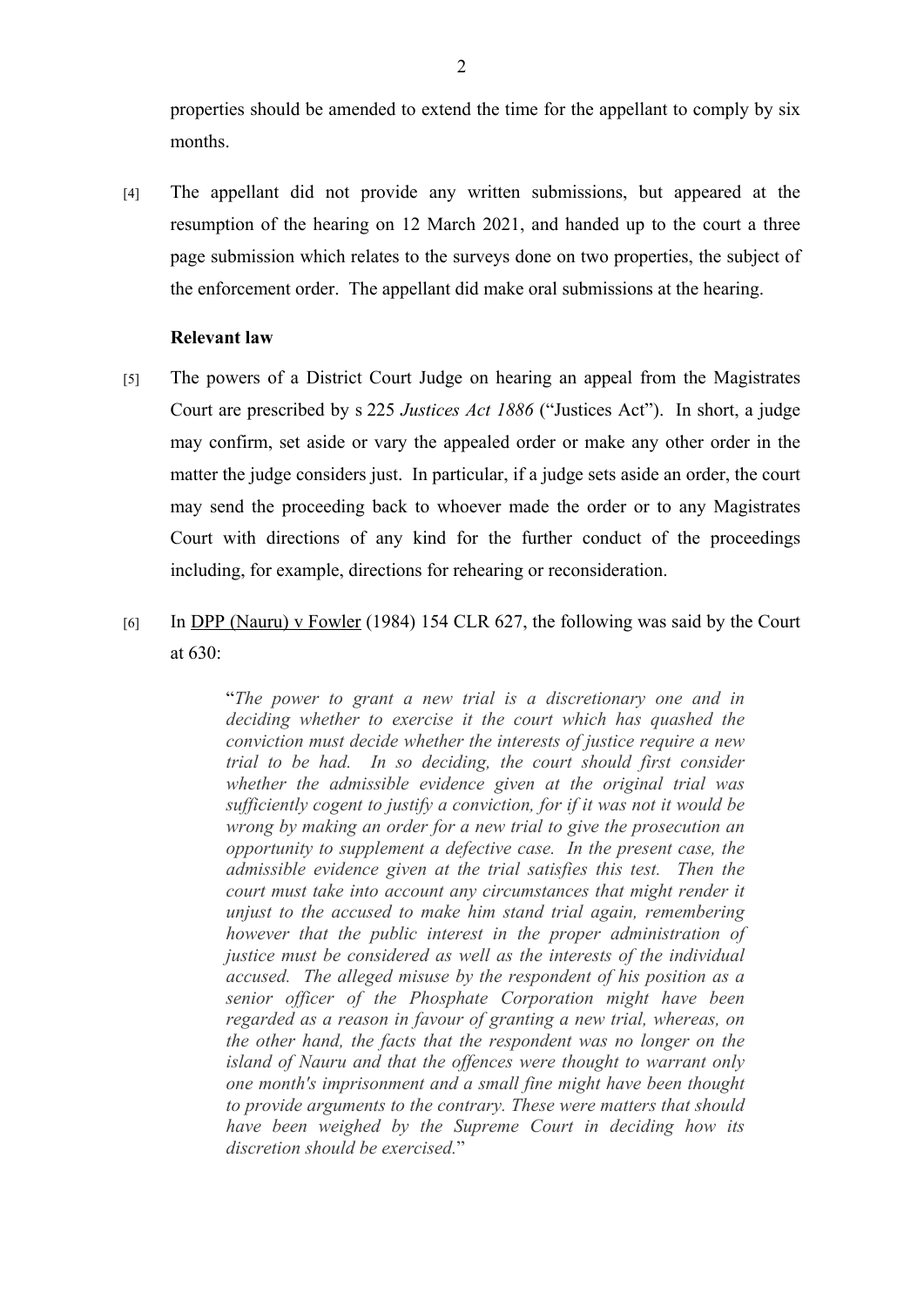## [7] In Dyers v The Queen (2002) 210 CLR 285, Gaudron and Hayne JJ said this at 297:

"*In these circumstances, it would ordinarily follow that a new trial should be ordered, leaving it to the prosecuting authorities to decide whether to proceed with a new trial. In this case, however, the sentence imposed on the appellant has expired. The decision whether to continue a prosecution is ordinarily a decision for the executive, not the courts. There have, however, been cases where this Court has quashed a conviction, without either ordering a new trial or directing entry of a verdict of acquittal. To make an order that would preclude a new trial would constitute a judicial determination of the proceedings against the appellant otherwise than on trial by jury and in circumstances where it is not held that the evidence adduced at trial required the jury to acquit the appellant. That being so, there should be an order for a new trial despite it being probable that the prosecution will not proceed further.*" (references omitted)

- [8] Kirby J in the same case observed that the discretion to grant a new trial is one that must be exercised in a principled fashion. His Honour considered that it was undesirable, if not impossible, to lay down fixed rules to govern the exercise of a court's power to order, or refrain from ordering, a new trial where the court concludes that an earlier trial had miscarried, in that case by reason of misdirection by the trial judge. His Honour at [82]-[83] set out a list of factors that have led to the discretion being exercised not to order a new trial. One of those factors include the situation where the prosecution indicates that it does not seek an order for a retrial.<sup>1</sup>
- [9] In Hainaut v Queensland Police Service [2019] QDC 223, Morzone QC, DCJ exercised his discretion not to order a new trial upon setting aside a conviction, for the following reasons:
	- the relatively minor nature and seriousness of the offending conduct;
	- the conduct of the original trial subject to the appeal;
	- the extent that the material errors found on appeal were attributable to the conduct of the prosecution, and/or the appellant;
	- the defects in the evidence of the original hearing such that, taken at its highest, it will not sustain a conviction;

<sup>1</sup> See also Griffiths v The Queen (1994) 69 ALJR 77.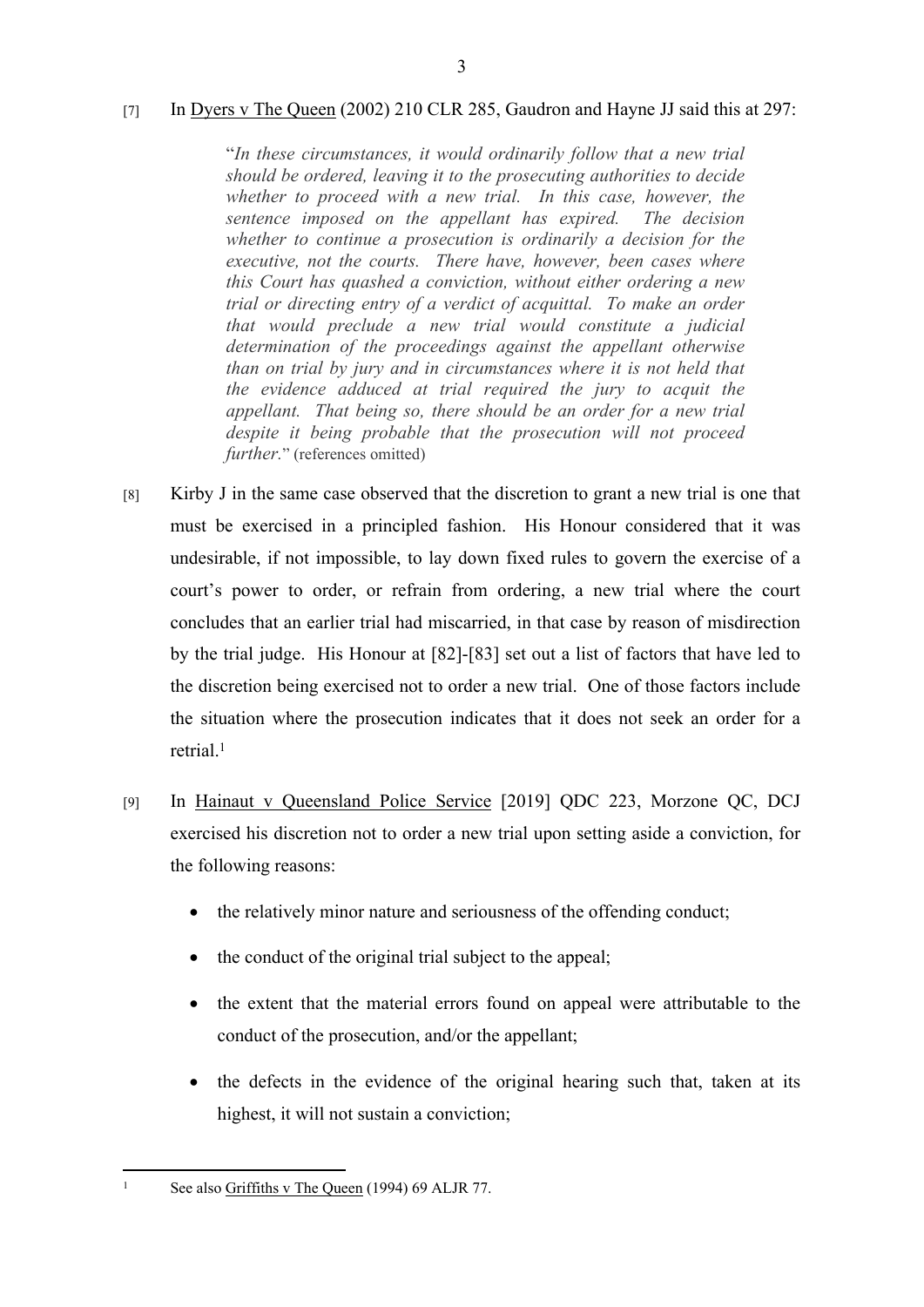- the likelihood that the prosecution might, on a new trial, exploit a forensic advantage, present in its case with fresh evidence and in a different way;
- the time and effort of the appellant prosecuting the appeal; and
- the cost, delay and inconvenience of another trial.
- [10] As I observed in my first judgment in this matter, this was a difficult and complicated prosecution, which took some five days, with multiple exhibits tendered and numerous witnesses called. The appellant was at a significant disadvantage by representing himself. The respondent here expressly does not seek a retrial of the charges that have been set aside, and in the unique circumstances of this case I exercise my discretion not to remit those charges for further hearing in the Magistrates Court.

#### **Sentence imposed by the Magistrate**

- [11] The prosecutor referred the Magistrate to the changes in penalty units that occurred from 31 July 2015 to 1 July 2016. For the earlier charges the value of a penalty unit was \$117.80, and from 1 July 2016 it was \$121.90. The maximum penalty for the offences before 1 July 2016 was \$196,137.00; the maximum penalty for the offences after that date was \$202,960.50.
- [12] The prosecutor submitted that the defendant was a mature man, 78 years of age. On his own evidence, he had more than 50 years of experience in the earthmoving industry. As a result it was submitted that he must have been familiar with the relevant laws and regulations, and in respect of one of the offences involved, 165 Featherstone Road, Chambers Flat, the appellant had sufficient familiarity to seek and obtain a development permit to allow operational works to occur.
- [13] It was submitted that *"the effect of the evidence was that in importing the fill and then spreading it, the defendant has obtained a commercial benefit of – to take the very low, it seems, between \$1.00 and \$8.00."* For the purposes of sentencing, the prosecutor submitted that the sentence should proceed on the basis that the actual benefit obtained was in the order of \$1.00 to \$3.00 per cubic metre. Consequently, if one adopted the low end of \$1.00 per cubic metre, the appellant received a potential commercial benefit of \$78,135.00. If one adopted the higher end of \$3.00 per cubic metre, there was a commercial benefit of \$234,405.00.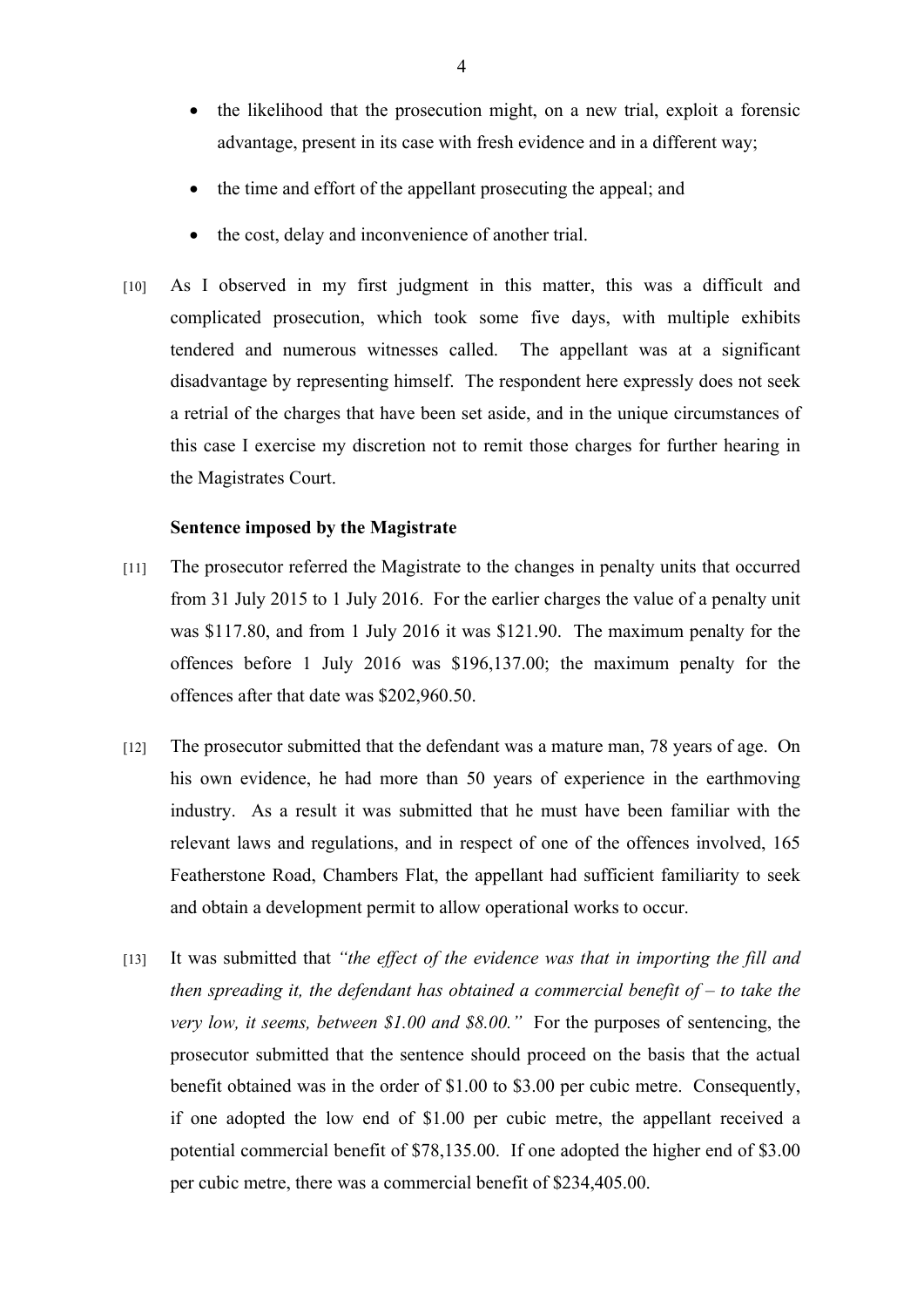- [14] The prosecutor submitted that there was no specific evidence about "either localised or broader impacts" of the fill brought onto the various properties by the appellant. There was some evidence from two of the property owners that there were some adverse effects on their property.
- [15] The prosecution sought enforcement orders to require the appellant to reinstate each of the properties.
- [16] The appellant did not make any submissions on sentence. He complained about being convicted.
- [17] The Magistrate gave the following reasons on sentence:

"*I consider a fine is appropriate. I impose one penalty for the 10 offences pursuant to s 49 of the* Penalties and Sentences Act*. I do record a conviction. In relation to a fine, I accept the appropriate penalty, in my view, taking all the factors into consideration, including the submission on point by Mr Dillon – that is, the nature of the misconduct. A pattern of misconduct – there is a need for specific and general deterrence in relation to offences of this nature.* 

*The commercial aspects in respect to the offending. I accept, of course, in relation to another critical factor, in my view, is in relation to the issue of the effect upon flood impact, both up river and down river in relation to some properties. Obviously, there is a matter of some concern in relation to some of the property owners in relation to the status of their property.*

*In respect of the six offences under s 578, I consider a penalty of \$25,000 is appropriate. In relation to the penalties under s 594, ss (1), I consider a \$10,000 penalty is appropriate for each count. Under s 580, ss (1) offence, again, \$10,000 for each count. My calculation is a fine of \$190,000. Costs of court of \$192.30. In relation to the mentions for professional costs – 11 mentions at \$250 a mention, \$2,750.*

In respect of the hearing of professional costs at trial, I accept that it *has been a complicated trial going over an extended period of five days. I accept the submissions made by Mr Dillon in relation to the matter. I consider there should be an uplift in relation to the costs pursuant to the Justices Act, section 158B, subsection (2). I do not consider the amount as requested by Mr Dillon to be appropriate. I*  will adjust that accordingly in relation to the matters before the *court today.*

*In respect of counsel fees for five days of hearing, I consider \$2,000 a day is appropriate. For attending solicitor for five days, \$1,000 a day. Accordingly, I order hearing costs in relation to professional costs for counsel of \$10,000. Attendance of a solicitor for the five*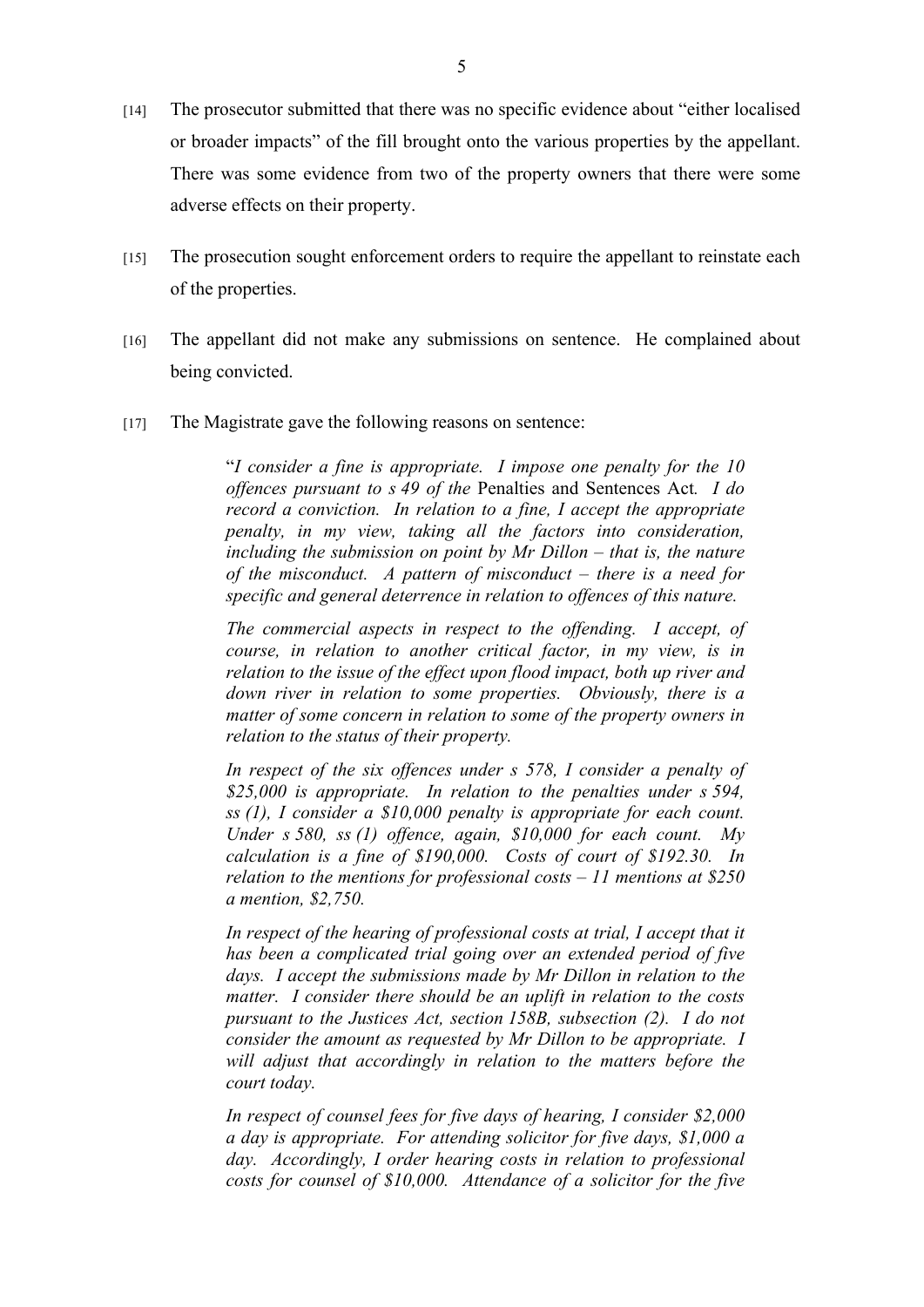*days of hearing, \$5,000. I remit all those penalties to SPER, the government agency, in relation to the matter for collection of that penalty.*

*In the circumstances, and in those – and the nature and the prosecution against Mr Powe, I am satisfied that a restoration order is appropriate as per the draft orders submitted by Mr Powe today.<sup>2</sup> I make an order against Mr Powe. I order the draft order as per the draft order, which is initialled as to some further amendments under the section 311 and section 312 of the Planning Act, and also in relation to the provisions of the Sustainable Planning Act in s 176 of the Planning Act 2016. In relation to that, I serve a copy. The – my order has been given to you already in relation to the matter. If you want to lodge an appeal, you can do that as of today, and you can do it today but I will then invite you to get some advice first from a legal professional in relation to the matter."*

## **Restoration/enforcement order**

- [18] The relevant provisions of the order made by the Magistrate are as follows:
	- 1. The defendant (or the defendant's agent) is to remove from the premises listed in **Annexure A** the fill (encompassing soil, clay, earth and rocks) that was unlawfully imported onto each of the premises so that each of the premises is restored as far as practicable to the condition the premises were in immediately before the fill was imported.
	- 2. The fill must be removed from premises 1 through 3 (inclusive) from the areas shown inside the red broken lines in **Annexure B**.
	- 3. The fill must be removed from premises 4 across the entire premises as shown in **Annexure C** except from where no fill is indicated and from within 10 metres of the new dwelling on the premises.
	- 4. The fill must be removed from premises 5 from the areas shown in pink in **Annexure D**.
	- 5. The shape of the land for premises 1 through 5 (inclusive) must be returned to air borne laser scanning 2013 levels (2013 ALS), in that fill equal to the amount to return the land to the 2013 ALS levels, and specified in **Annexure A**, must be removed from each of the premises.

<sup>&</sup>lt;sup>2</sup> In fact, the draft enforcement order was submitted by the prosecution: see Mags Ct R5-17, 145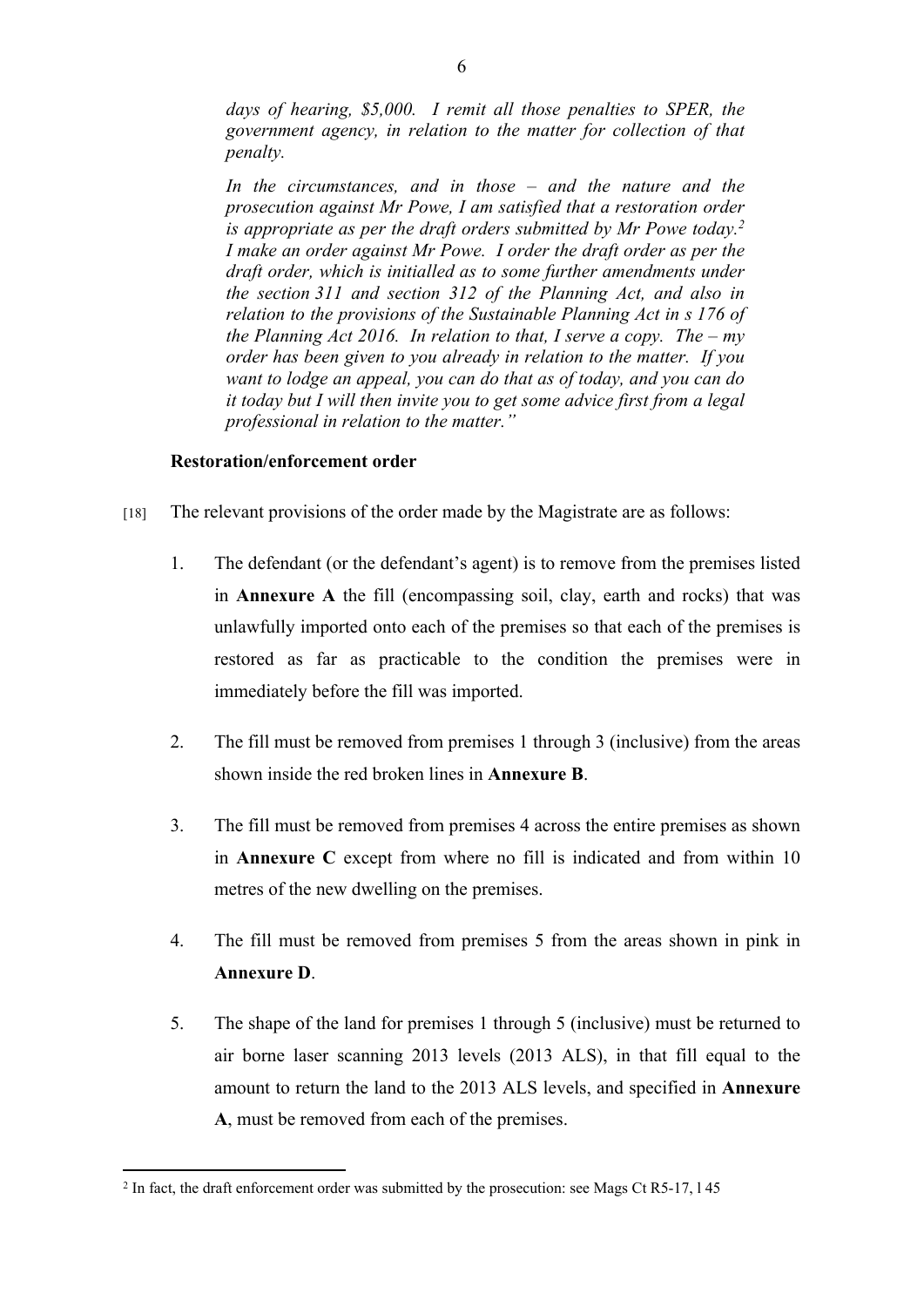- 6. The fill must be removed from premises 6 from the areas shown inside the green and red areas in **Annexure E**.
- 7. The shape of the land for premises 6 must be returned to air borne laser scanning 2008 levels (2008 ALS), in that fill equal to the amount to return the land to the 2008 ALS levels, and specified in **Annexure A**, must be removed from premises 6.
- 8. The fill must be removed from premises 7 from the area shown inside the black broken line (actual fill area) and from inside the blue broken lines in **Annexure F**.
- 9. The fill removed from premises 7 inside the red broken line (approved fill area) must reduce the height of the fill to the approved height for the 12 May 2015 development approval, being the Australian height datum of 14.50.
- 10. The shape of the land for premises 7 must be returned to air borne laser scanning 2013 levels (2013 ALS), in that fill equal to the amount to return the land to the 2013 ALS levels, must be removed from premises 7.
- 11. The fill from premises 1 through 7 (inclusive) must be removed by no later than six months from the date of this order.
- 12. All fill removed from any premises must be transported and disposed of lawfully.
- 13. All fill removed from any premises must be removed between the hours of 8.00 am and 5.00 pm on weekdays only, excluding public holidays.
- 14. After the removal of fill from premises, the defendant must restore the premises to the condition it was in immediately before the fill was imported (e.g. if the premises had grass before the fill was placed onto the premises then the premises must be re-grassed).
- 15. Following the removal of the fill from premises 1 through 7 (inclusive), the defendant must provide to Logan City Council a plan or plans of survey (completed by a registered surveyor in Queensland) demonstrating the reinstatement of the pre-existing ground contour levels as recorded in the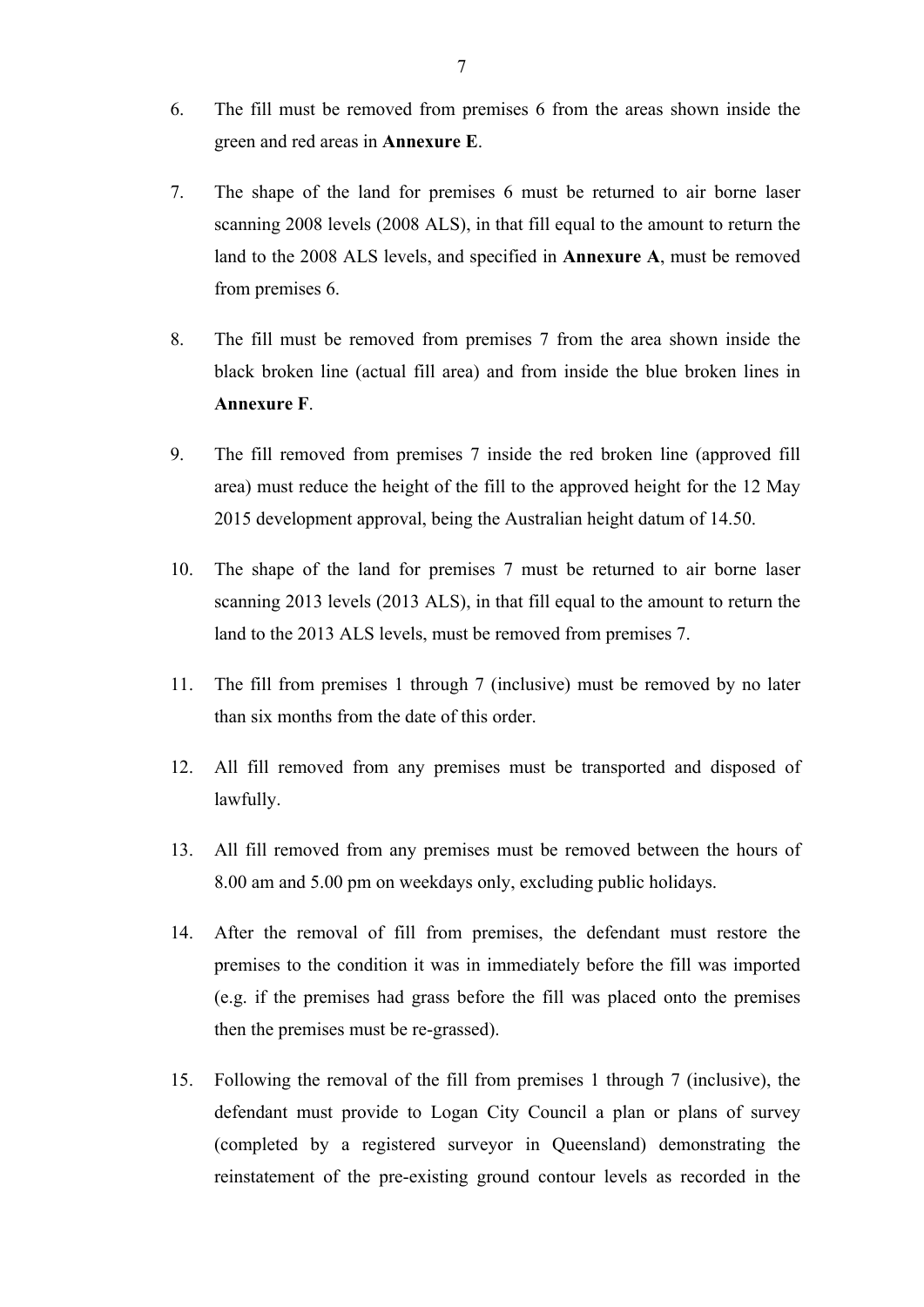2008 ALS (for premises 6) and 2013 ALS (for premises 1 through 5 and 7 inclusive).

- 16. Each of the plans of survey in order 15 must be provided to Logan City Council by no later than three months after work is completed on the given premises.
- 17. At least seven days prior to entering any premises, the defendant must make reasonable attempts to notify in writing the owner(s) of the premises of the days on which work under this order will be carried out on the premises, the expected period over which the works will be done on the premises and who will be entering the premises to carry out works.
- 18. If an owner(s) of premises refuses to permit the defendant (or the defendant's agent) onto the premises for the purpose of carrying out works under this order, the defendant must notify Logan City Council in writing within three days that permission to enter the premises has been denied, who denied the access and the reason given (if any) for the refusal.
- 19. If the defendant is unable to fulfil a requirement of this order, the defendant must make an application to the court to vary the order.
- 20. This order is made against the defendant personally.

#### **Submissions of the parties on resentence**

- [19] By way of a written outline filed 11 March 2021, the respondent submitted that although a number of convictions relating to the carrying out of assessable development on four properties on Chambers Flat Road, Marsden had been set aside, the convictions concerning the appellant's non-compliance with the enforcement notices, which also related to those properties, were upheld. Consequently, it was submitted that the overall gravity of the offending remains substantially the same. It was submitted that both general and specific deterrence were relevant.
- [20] The following specifics submissions were made by the respondent in its written outline: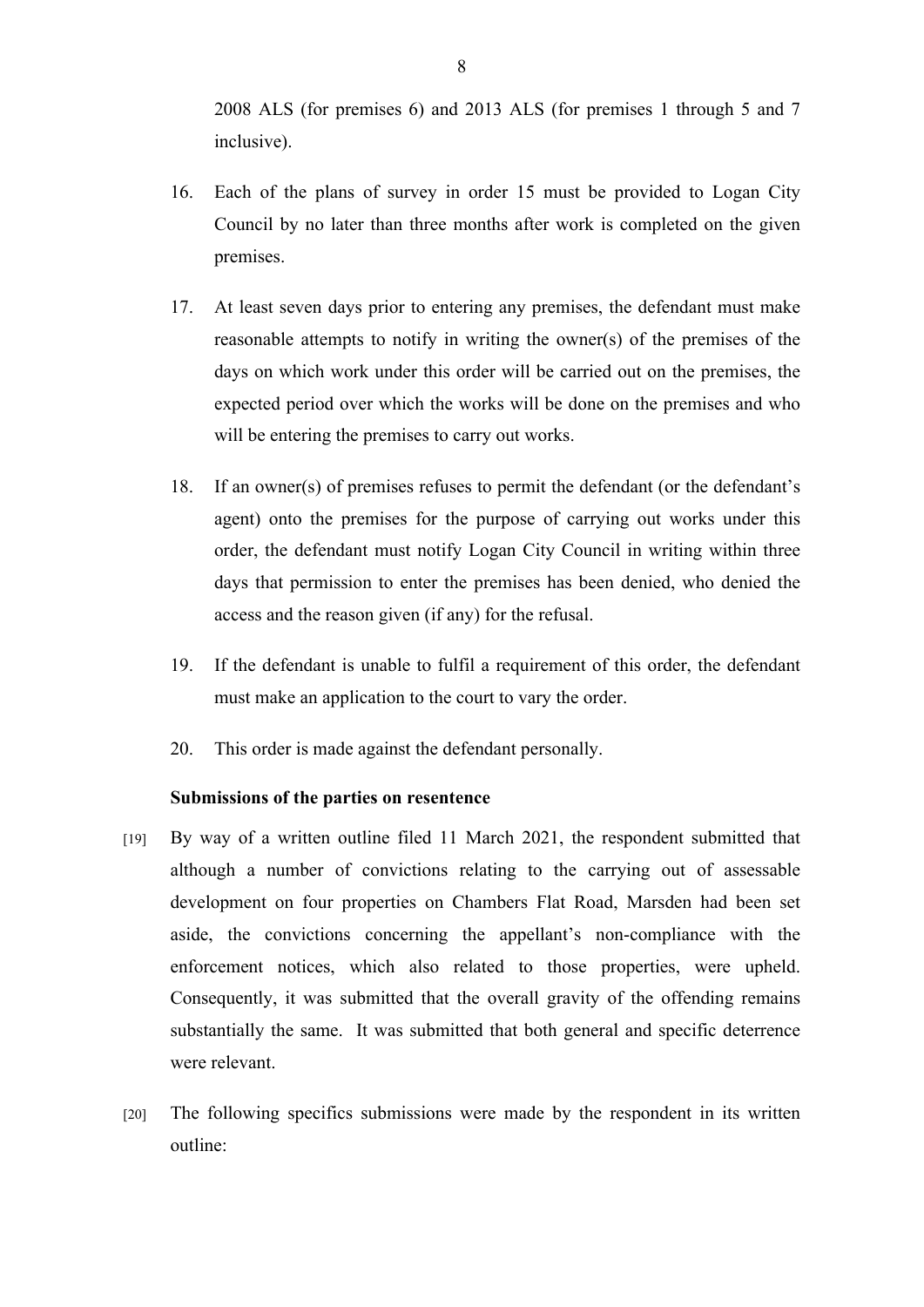- "*[26] A significant penalty ought be imposed having particular regard to:* 
	- *(i) the maturity of the appellant and his long experience in the earthmoving industry.*
	- *(ii) the pattern of offending, which involved dishonest and misleading conduct, in the placement of 78,135m<sup>3</sup> of fill across seven flood prone properties, without any assessment of the adverse impacts that the fill might cause.*
	- *(iii) the commercial benefit to the appellant, which at \$1 to \$3 a cubic metre, can be estimated as being between \$78,135 to \$234,405 or more.<sup>3</sup>*
- *[27] As a consequence of the matters above, the respondent submits that the court ought not further reduce the penalties for the remaining offences below those imposed by the Magistrate.*
- *[28] To the contrary it would be open to the court to adjust the penalties relating to the remaining convictions upwards to more appropriately reflect the overall gravity of the offending, and the need for deterrence.*"
- [21] In respect of the enforcement orders made by the Magistrate pursuant to s 599 *Sustainable Planning Act 2009* ("SPA") and s 176 *Planning Act 2016* ("PA"), those orders required the appellant to reinstate each of the affected properties. It was submitted by the respondent that the convictions in respect of the two enforcement notices issued by the respondent, which relate to the four properties on Chambers Flat Road, Marsden the subject of the June 2017 complaint, still stand.
- [22] Significantly, the following was submitted by the respondent in its written outline:
	- "*[32] Unlawful works had been carried out upon flood affected properties. The works have not been assessed or approved, so that the extent of their impacts is unknown. In the circumstances, it is appropriate that the enforcement orders be maintained, and the appellant be required to remove the fill from each of the properties involved.*
	- *[33] However, the time for compliance with the enforcement order should be varied, to allow the appellant six months to carry out the works*."

<sup>&</sup>lt;sup>3</sup> There was no evidence of the actual financial benefit received by the appellant, nor any financial analysis done on his accounts.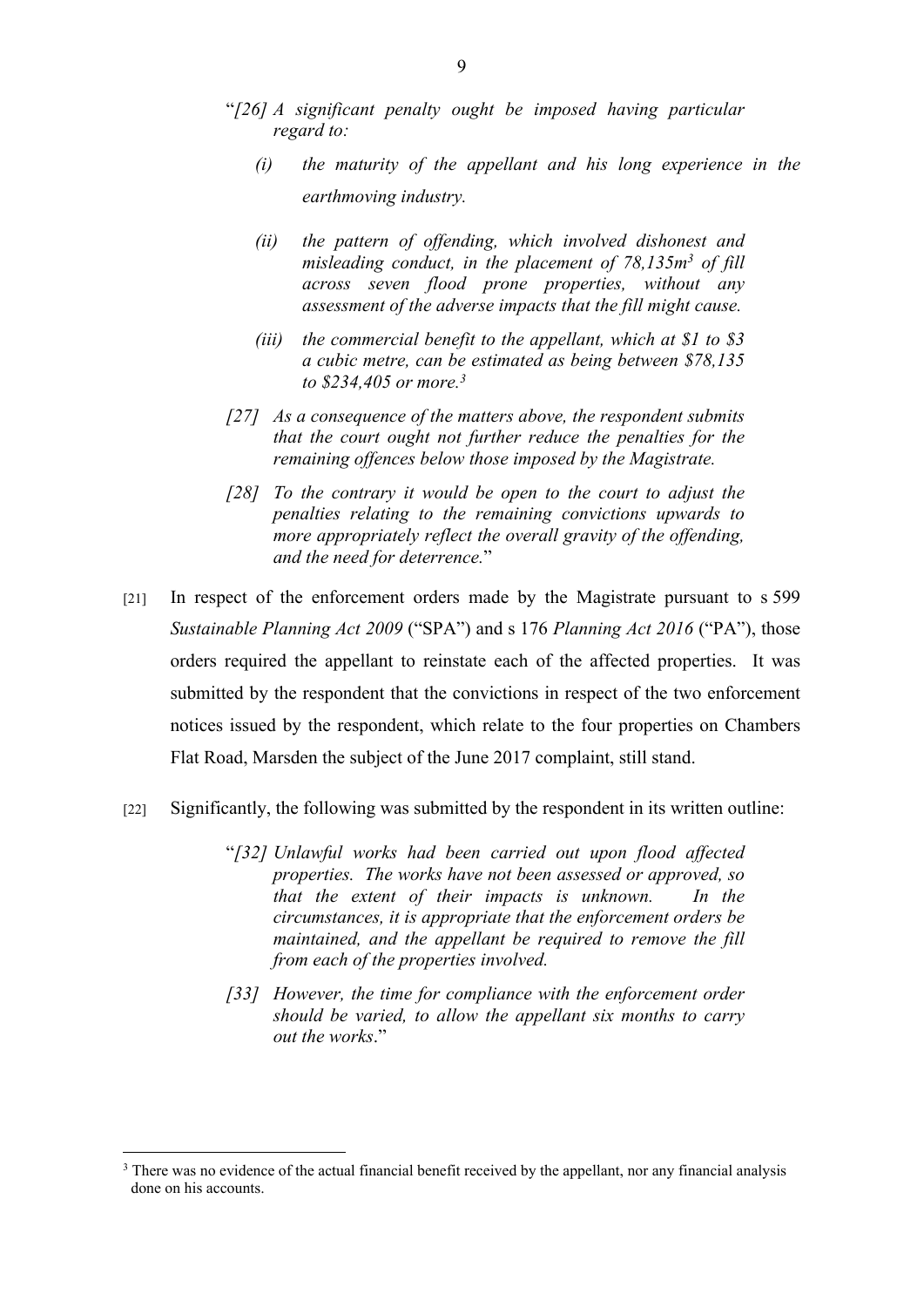[23] The appellant provided a two page document, which became Exhibit 2 in the hearing before me on 12 March 2021. The first page related to surveys done on the property at 165 Featherstone Road, Chambers Flat. It reads as follows:

> *"There were two surveys done on the 165 Featherstone site. First one at the commencement of the job at Logan Council's request with site every day engineering and planning, surveyor: Ricky Graham. Also in attendance was Logan Council Developer Officer, Nadien*  [sic] Daniels, after the survey was completed Nadien Daniels *informed me that the fill area was grass bank to grass bank, all the way around the dam, this was also confirmed by the engineer.*

> *Featherstone fill extra fill outside the dam was from two other dams built some years before and the soil was spread around the dams as a primary producer, the farmer, shifted soil around his property and moulded wind rows up to 300 millimetres in height which would give the surveyors extra height in their measurements. I would like the Judge to rethink on Featherstone and call for the Logan Council to resurvey the dams in my presence plus Logan Council's, Nadien Daniels on the first survey which would prove the Logan Council's surveyors were given the wrong start point.*

> *The second survey by Logan Council took measurements from the bottom of the pipe that we put in to drain the dam which would mean we would have to take all the fill out and it would still be a dam on the northern end of the other dam on the DA which they classed as excess fill.*

> *The dam is now 580 millimetres under the level and the owner is copping it also, the Logan Council gave them permission to build packing sheds on this dam. Logan Council should have to pay to remove or pull down and rebuild elsewhere if the fill is removed.*"

[24] The second page relates to the property of the Hindu Temple at 86-98 Scott Lane, North Maclean. It reads as follows:

> "*I Desmond Powe was working under the supervision of Deepak Kumar, site engineer and owner Rami Puvari at all times. I was spreading gravel supplied and delivered from Pink contractors from the new road section on Chambers Flat. This was put down in the carpark which is the only area I worked in and the onus should be on the church owner not me, Desmond Powe.*

> *Logan Council should have given the show cause notice to site management or owner not Desmond Powe. I Desmond Powe worked for D and M J Powe Family Trust and on a wage. Terry Smith, Councillor had my business card who I worked for.*"

Appendix 1 to Exhibit 2 is a map of a proposed subdivision on 481-489 Chambers Flat Road, Park Ridge. The relevance of this is not clear.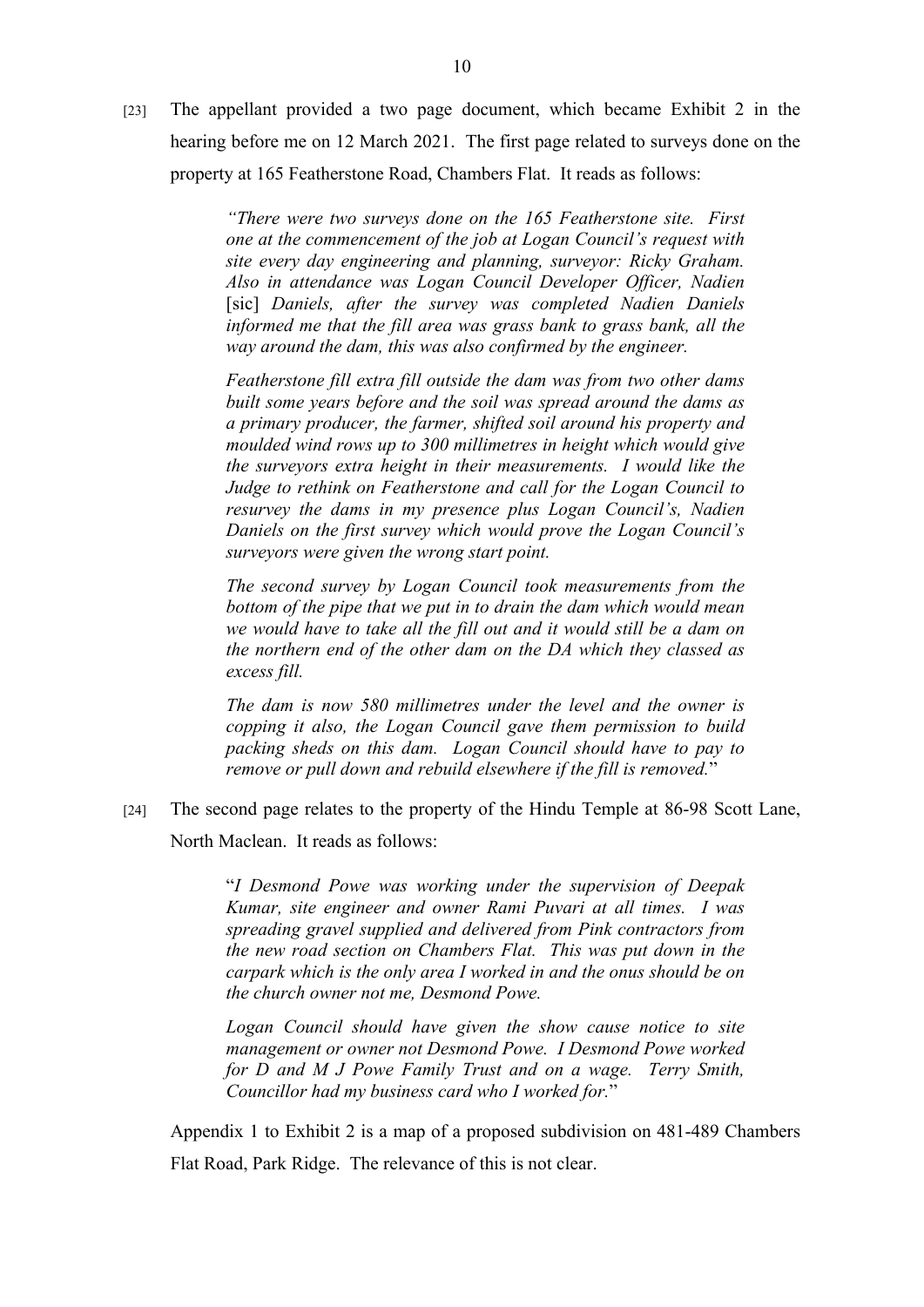- [25] The appellant in the course of oral submissions on 12 March 2021 maintained his complaint about the property at 165 Featherstone Road, Chambers Flat. He complained about the survey the respondent did, complaining that the survey was taken from the water level of the dam, which would not give a true reading because the dams are pumped out every day to irrigate the property. He also maintained that since the fill was put on that property the owners have planted crops in the area, and that the respondent had given the owner's permission to build packing sheds on it. The appellant rhetorically asked how he could remove soil when that had occurred.<sup>4</sup>
- [26] The appellant also maintained that the properties, especially 165 Featherstone Road, Chambers Flat, had been subjected to two floods in the intervening years, with obvious silt placed upon them.<sup>5</sup>

#### **Financial situation of the appellant**

- [27] It is clear that the Magistrate did not make any enquiry about the capacity of the appellant to pay a fine, let alone a fine in the amount of \$190,000. The appellant did not himself place any information before the Magistrate about his financial circumstances.
- [28] Section 48 *Penalties and Sentences Act 1992* ("PSA") states as follows:
	- *"(1) If a court decides to fine an offender, then, in determining the amount of the fine and the way in which it is to be paid, the court must, as far as practicable, take into account — (a) the financial circumstances of the offender; and (b) the nature of the burden that payment of the fine will be on the offender.*
	- *(2) The court may fine the offender even though it has been unable to find out about the matters mentioned in subsection (1)(a) and (b).*
	- *(3) In considering the financial circumstances of the offender, the court must take into account any other order that it or another court has made, or that it proposes to make—* 
		- *(a) providing for the confiscation of the proceeds of crime; or*
		- *(b) requiring the offender to make restitution or pay compensation.*

<sup>4</sup> R1-13, l 45.

<sup>5</sup> R1-19, l 40.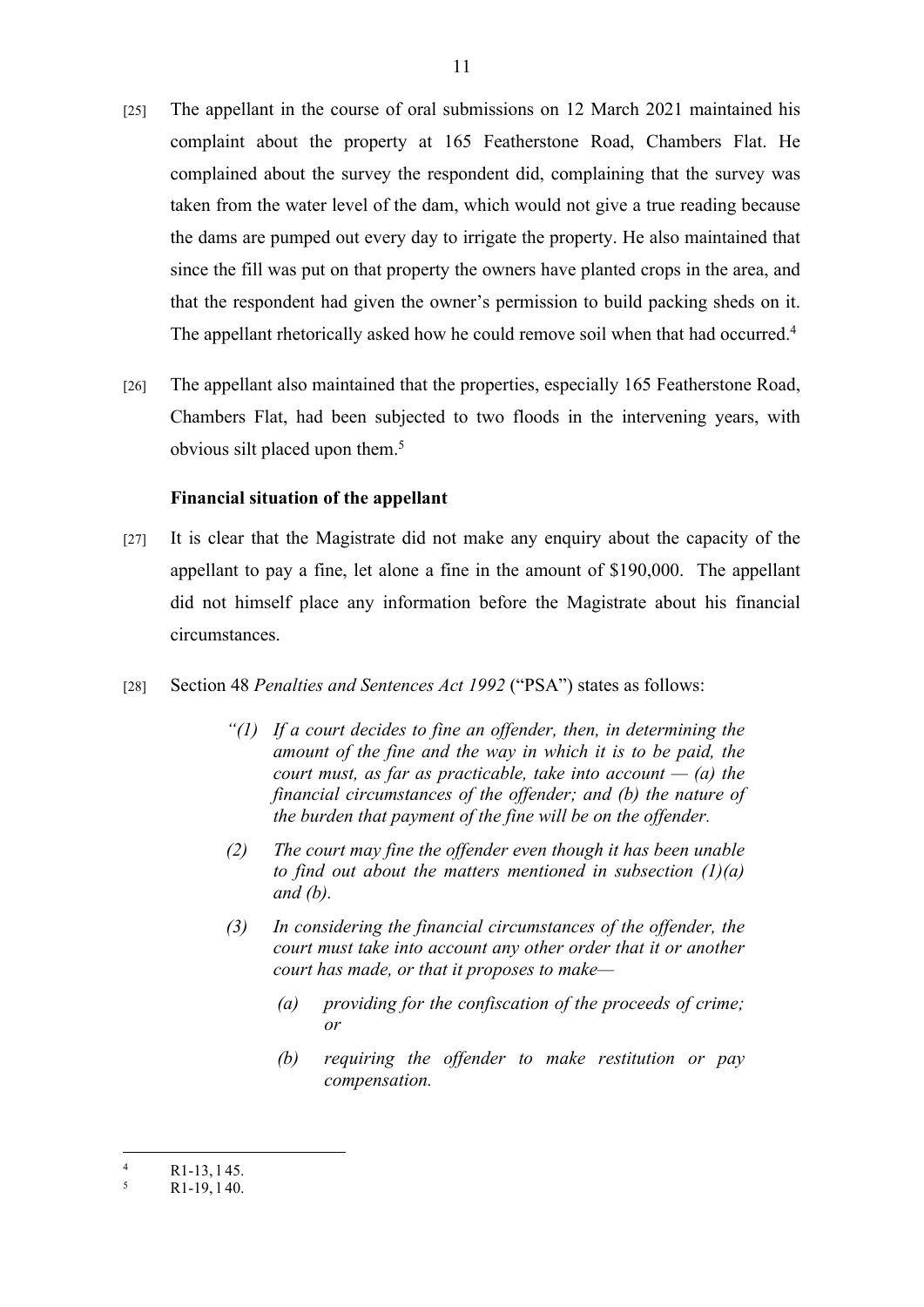- *(3A) In considering the financial circumstances of the offender, the court must not take into account the offender levy imposed under section 179C.*
- *(4) If the court considers that—* 
	- *(a) it would be appropriate both to impose a fine and to make a restitution or compensation order; and*
	- *(b) the offender has not enough means to pay both; the court must, in making its order, give more importance to restitution or compensation, though it may also impose a fine.*
- *(5) In fixing the amount of a fine, the court may have regard to, among other matters—* 
	- *(a) any loss or destruction of, or damage caused to, a person's property because of the offence; and*
	- *(b) the value of a benefit received by the person because of the offence.*"
- [29] If an offender is found guilty of two or more offences that are founded on the same facts, or form, or are a part of a series of offences of the same or similar kind, the court may impose a single fine for all the offences: s 49 PSA. A fine imposed under this subsection must not be more than the total of the maximum fines that could be imposed for each of the offences: s 49(2).
- [30] The court has power to order that a fine be paid by instalments, or to order that the proper officer of the court give, under the *State Penalties Enforcement Act 1999*, particulars of the fine to the State Penalties Enforcement Registry for registration of the fine under s 34 of that Act.
- [31] In McDonald v Holeszko [2019] QCA 285, Flanagan J, with whom Sofronoff P and Philippides JA agreed, said this:
	- "*[64] Although the magistrate referred to s 48 of the* Penalties and Sentences Act*, the sentencing remarks neither reveal any actual consideration of the financial circumstances of the applicant nor the nature of the burden that a payment of a fine of \$40,000 (together with costs) would have on Mr McDonald and his family. Any such analysis of Mr McDonald's financial circumstances, as outlined in [34] to [40] above, would have demonstrated that the applicant's capacity to pay the fine and costs in the amount of \$112,468.82 was extremely limited.*
	- *[65] A consideration of those circumstances leads to the conclusion that the imposition of a penalty in excess of \$112,000*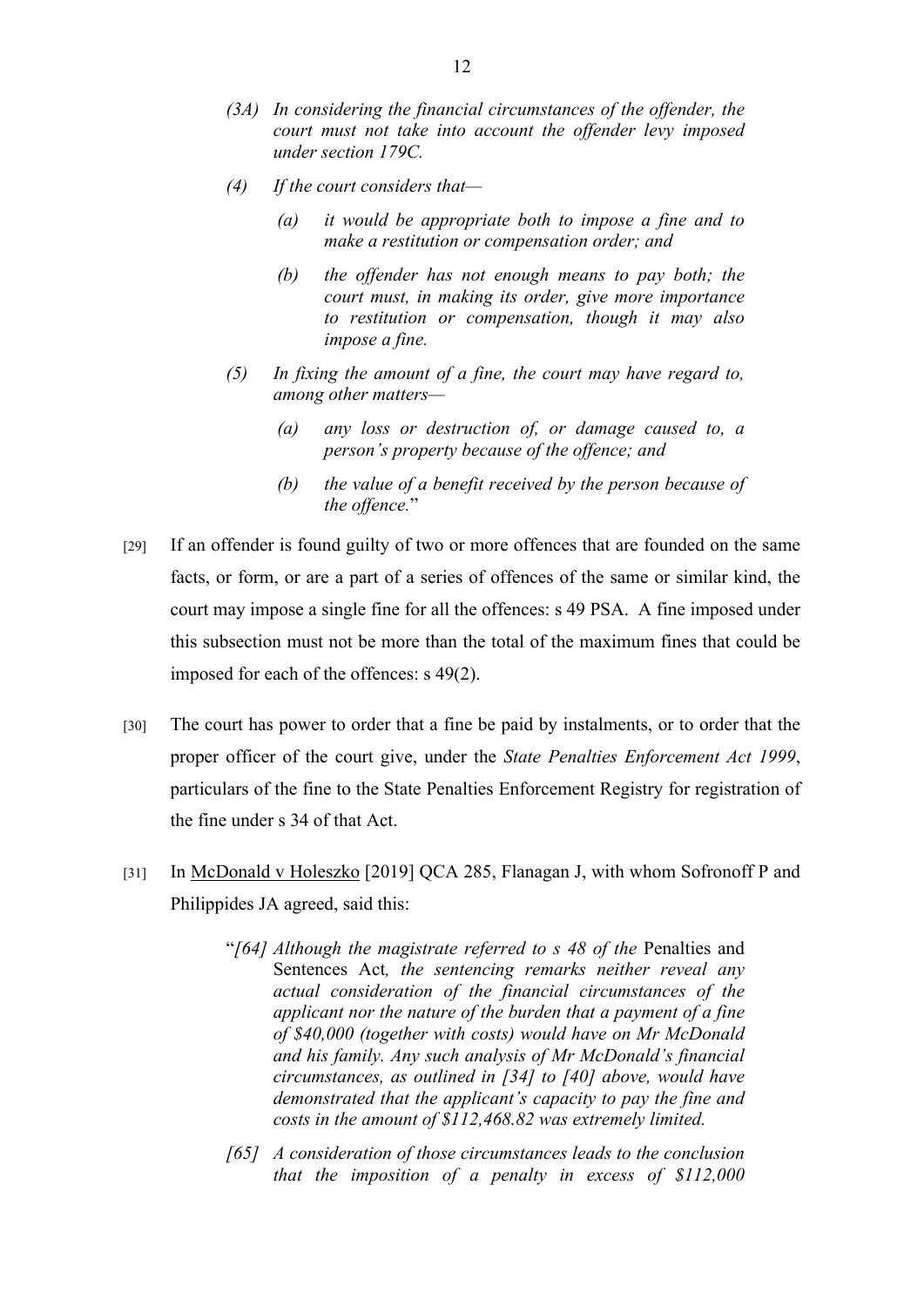*constitutes a crushing burden on Mr McDonald and his family. This Court has the benefit not only of the personal financial information that was before the magistrate, but also Mr McDonald's notices of tax assessment. These reveal that he has not generated any taxable income from primary production for the years 2011 and 2013 to 2017.*"

- [32] In that case, the appellant McDonald had been found guilty after a summary trial of six offences of carrying out assessable development without an effective development permit, contrary to s 578(1) SPA. Those charges related to allegations that the appellant and his wife had unlawfully cleared native remnant vegetation, between April 2013 and April 2015. The total area of land cleared was alleged to be approximately 1,838.3 hectares. The clearing was for the purpose of feeding livestock at a time in which the appellant and his family had been battling the effects of drought.
- [33] As in this case, that appellant was self-represented. The appellant McDonald's wife had also been charged, but the charges were dismissed against her. The Court of Appeal observed that the illegal clearing was vegetation from a least concerned regional ecosystem and not of a more endangered ecosystem. There was no cogent evidence that the property had increased in value because of the clearing, or that any lasting environmental harm was caused.
- [34] Significantly, that appellant was issued with a restoration notice following his conviction and sentence in the Magistrates Court. In conclusion, Flanagan J said this:
	- "*[81] As to personal deterrence, Mr McDonald ceased clearing once he was issued with a stop work notice under the VMA on 29 April 2015. Subsequent to being sentenced by the magistrate, Mr McDonald is now subject, perhaps for the next 20 years, to the restrictions in clearing on his property arising from the Restoration Notice issued on 26 October 2017 pursuant to s 54B of the VMA. The Restoration Notice is registered on the title and will restrict Mr McDonald's use of the property into the future. The effect of the Restoration Notice is relevant to the issue of both personal and general deterrence. It was not a consideration that the magistrate was able to take into account as the Restoration Notice was issued after Mr McDonald was sentenced. It is, however, a matter that should be taken into account by this Court in exercising the sentencing discretion afresh.*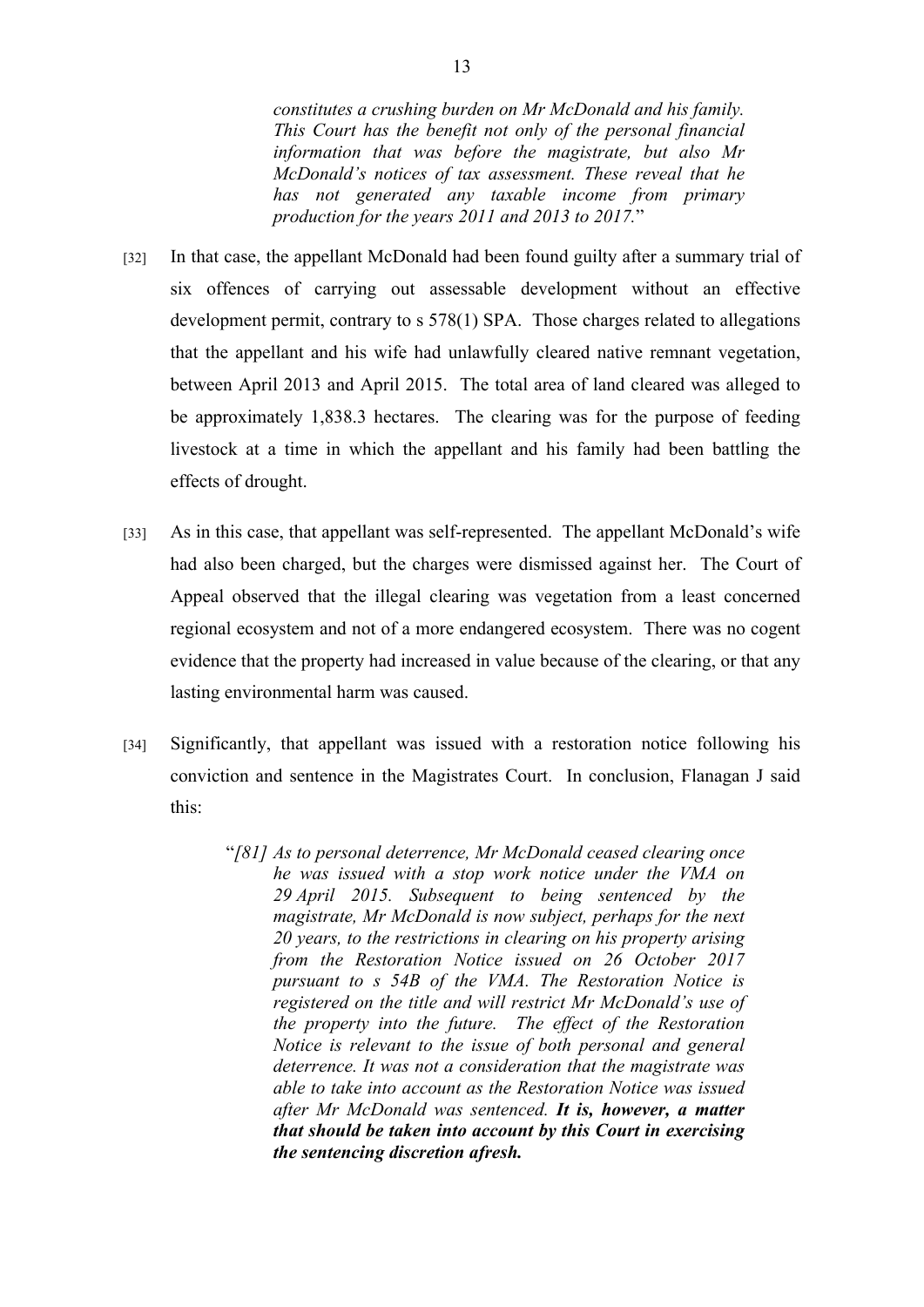- *[82] Having regard to the personal financial circumstances of Mr McDonald and the context in which the offending occurred, I would set aside the fine of \$40,000 and, in lieu thereof, impose a global fine of \$5,000.*
- *[83] As to the issue of investigation costs ordered pursuant to s 68C of the VMA and legal costs ordered pursuant to s 157 of the*  Justices Act*, no regard was given in the exercise of these discretions to the fact that Mrs McDonald had been acquitted. Although Mrs McDonald as a self-represented person could not seek legal costs against the prosecution, it would have been open to the magistrate to make no order as to costs. In relation to the investigation costs, these should have been discounted by at least 50 per cent.*
- *[84] The investigation costs should thereafter have been further discounted having regard to the personal financial circumstances of Mr McDonald.*
- *[85] Having regard to these factors, I would fix the sum for investigation costs and outlays at \$5,000.*
- *[86] In relation to the legal costs ordered by the primary judge, while Mr McDonald was unsuccessful on his appeal against conviction, he has been successful in respect of his appeal against sentence. In those circumstances, I would set aside the order made by the primary judge as to costs and substitute an order that there be no order as to costs. A similar order should be made in respect of the present application.*" (emphasis added)
- [35] At the further hearing of this matter on 12 March 2021, I asked the appellant about his current financial position. The following was stated:
	- (a) The appellant receives a fortnightly payment of \$1,000 as a carer's pension for his wife, who has had a stroke.
	- (b) He has no other source of income such as shares or bank interest;
	- (c) He cannot work at the moment because of his "problems";
	- (d) He doesn't own any equipment; he used to hire the equipment he needed from a hire company;
	- (e) He no longer has his home because he lost it; and
	- (f) He currently lives in a granny unit on his son's property.
- [36] I asked the solicitor for the respondent whether there was any dispute with this. The following exchange took place: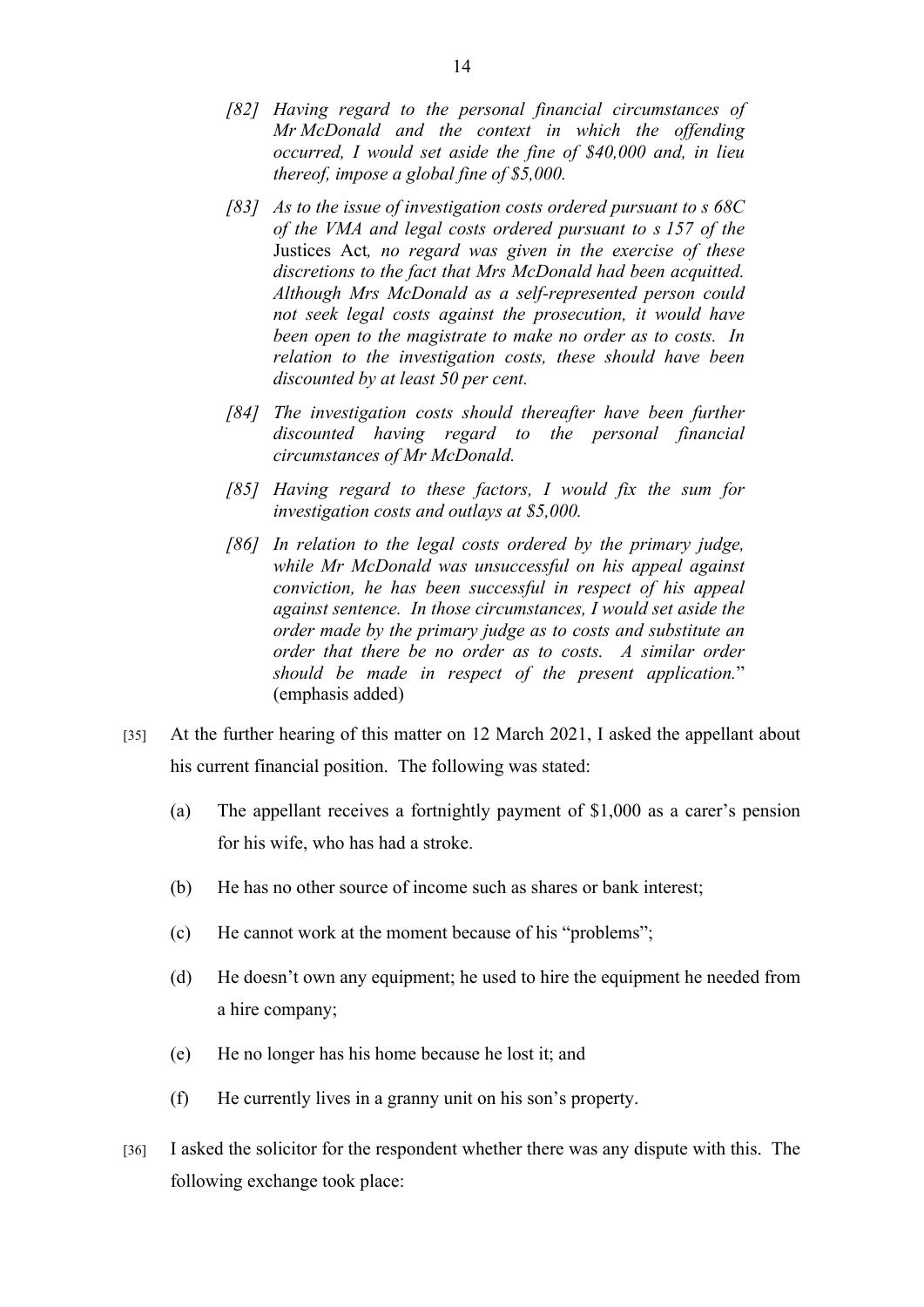- "Q: All right. I just want to make sure that the respondent doesn't dispute the claims of Mr Powe that he's currently in receipt of a carer's pension. He has no other income, no other assets and doesn't own his own home; he's just living on his son's property in a granny flat.
- A: I don't have any evidence, your Honour.
- Q: Yes.
- A: So I can't say firmly that we ---
- Q: Yes.
- A. --- Agree with it, but, certainly, at this point in time, it's not disputed.
- Q: Yes okay [appellant interjecting]: and there's definitely got nothing. And I did lose me home through a scam thing, so ---
- Q: Yes. All right. Thanks.
- A: Should be able to say we don't evidence to the contrary.
- Q: That's probably a better way of putting it, Mr Lichti, thanks. All right. No. I appreciate your time and assistance, gentlemen. I reserve my further judgment in this matter so adjourn the court."<sup>6</sup>

#### **Comparable cases**

- [37] It does not appear that comparable sentences were placed before the Magistrate in the court below. One was placed before me: Tseng v Brisbane City Council [2020] QDC 48. The decision in McDonald v Holeskzo, supra, is of some assistance, albeit a vegetation clearing case.
- [38] In Bowman v Brown [2004] QDC 6, the appellant was convicted of one offence against s.4.3.1 IPA and two offences against s.4.3.5 IPA. McGill SC DCJ set aside the s.4.3.1 conviction but upheld the convictions on the other two charges. In brief, the appellant owned land at Bald Hills that was zoned "rural", and could lawfully be used for grazing cattle. In respect of the first s.4.3.5 charge, the appellant unlawfully dredged his land for rock, soil and/or sand. The second charge related to the unlawful screening of material so dredged. In respect of all three charges the magistrate had imposed a fine of \$15,000 and ordered costs in the sum of \$28,240.83.
- [39] His Honour said the following at [104]-[105]:

<sup>6</sup> R1-25, R1-26.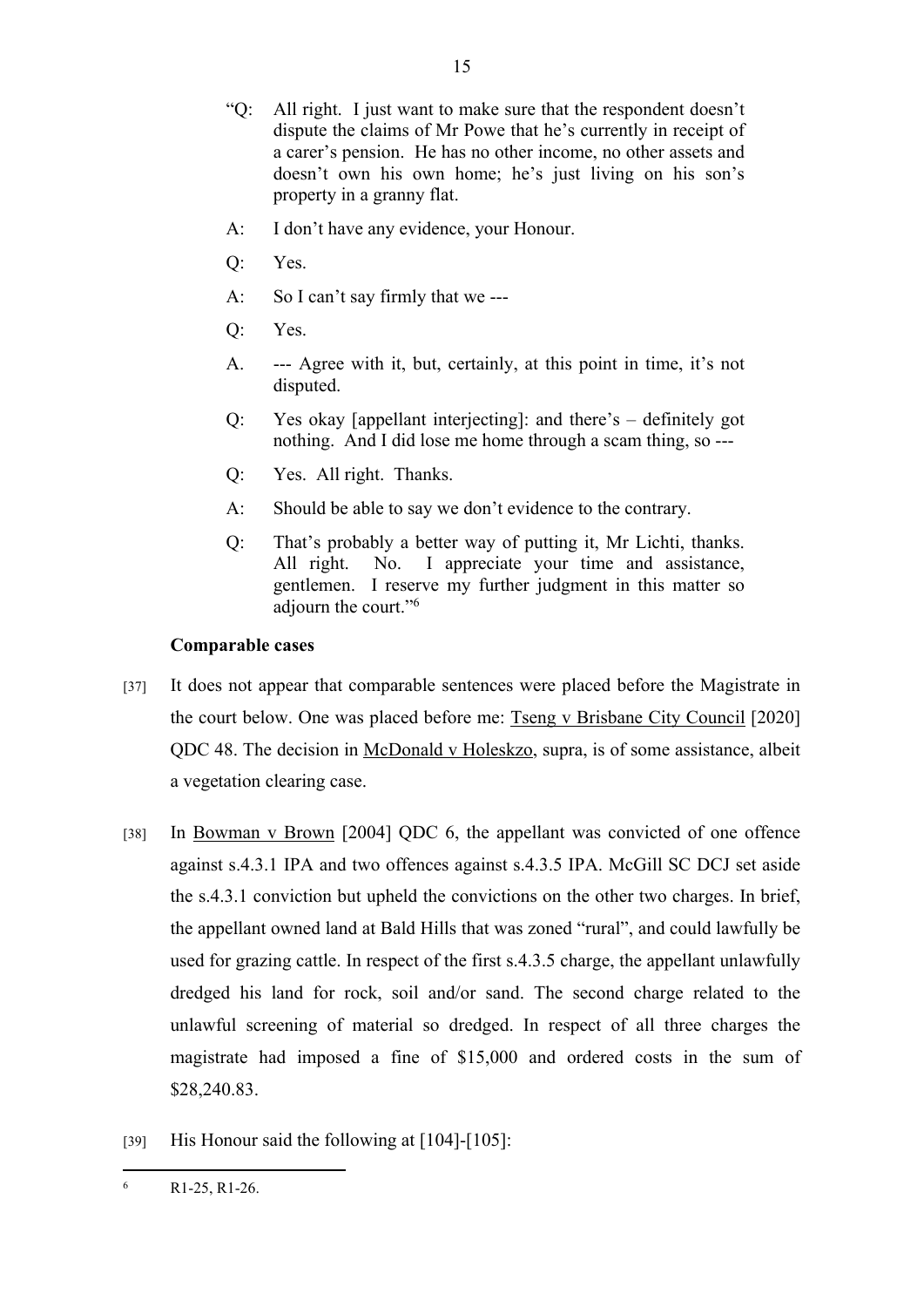*"It was submitted before the magistrate that this was a serious breach of the town planning regime, an unauthorised use of land which by its very nature was likely to cause some disturbance or disruption to the lives of people in a rural area. The latter point appears to be directed more to counts 2 and 3 than count 1, although there was then a reference to visual disturbance which may well have been more directed to count 1. Reference was made to what was said to be two comparable decisions, neither of which strikes me as being particularly similar to the circumstances in the present case, although no doubt it is difficult to obtain decisions which are really comparable. It does not appear that any previous offences were alleged against the appellant. At one point counsel suggested to the magistrate that the usual sort of fine for unlawful use prosecutions was of the order of \$4000 to \$7000.*

*It seems to me that the magistrate treated this as a fairly serious example of unlawful use offending. Bearing that in mind and taking into account the various submissions made before the magistrate in relation to the question of penalty, I would substitute a fine of \$10,000, in default imprisonment for four months, for the fine imposed by the magistrate. That is one penalty in respect of the two counts that remain."*

- [40] In McSweeney & Anor v Spiller [2002] QDC 295, the appellants had pleaded guilty to using premises in West Woombye as a vehicle depot, that use being unlawful under the town planning scheme for the Shire of Maroochydore. The appellant McSweeney was the principal director and "guiding mind" of the corporate appellant. He had operated a haulage business at the relevant premises since about 1996. At times, he had up to four or five trucks at the premises, but also had employed around 14 people. That was in contravention of the existing town plan.
- [41] Robertson DCJ said this:
	- "*[11] I am informed that there are no previous decisions of the Court of Appeal or this Court which deal with the levels of penalties for offences against IPA. Without being exhaustive, as each case will depend on its own facts, in my opinion factors likely to aggravate the conduct the subject of a charge under s.4.3.5 are:*
		- *(a) the period of time over which the offence has been committed;*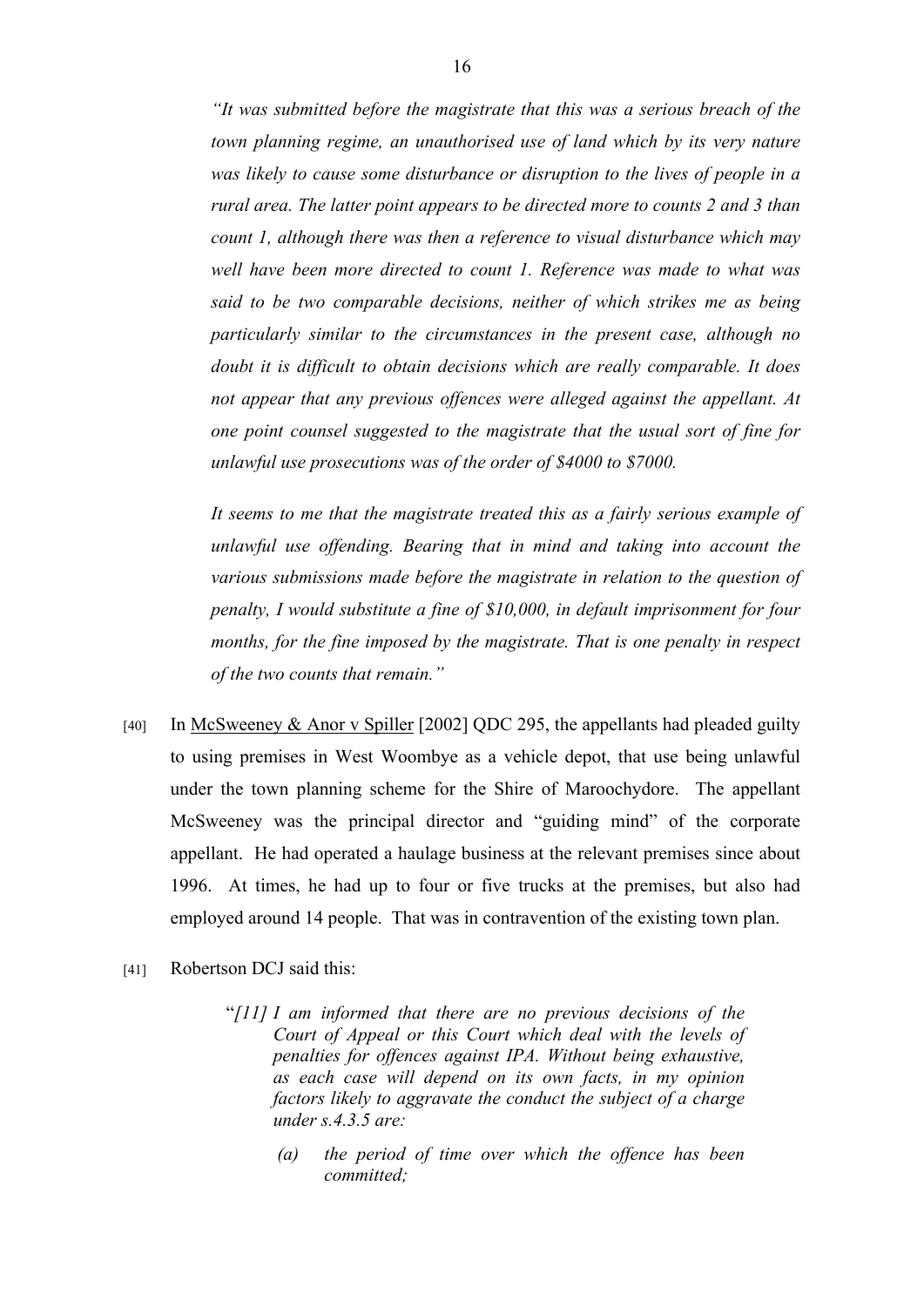- *(b) whether or not the offender has had prior notice from the relevant local authority of the unlawfulness of its actions;*
- *(c) the scale and commerciality of the unlawful use;*
- *(d) any other conduct (apart from (b)) which suggests a wilful disregard of planning laws;*
- *(e) previous convictions for like or similar offences;*
- *(f) the potential for environmental harm, and interference with the cultural, economic, physical and social wellbeing of other people in the particular community.*

*As well, the relevant planning schemes and policies for the particular area may apply in such a way as to make the conduct more serious.*"

- [42] His Honour further said this:
	- "*[13] General and personal deterrence are important principles applicable to sentencing for development offences, so that local authorities are assisted in carrying out their obligations to ensure the orderly and proper use of land in accordance with the relevant Plan. An overall fine of \$15,000 represents just over 8% of the maximum. I am not persuaded that the Magistrate has erred in principle in any way. The appeals are dismissed. I will hear further submissions in relation to the costs of the appeal*."
- [43] In Tseng v Brisbane City Council, supra, the appellant placed large amounts of fill on two adjacent parcels of land without first obtaining necessary development approval under s 163(1) PA. The Brisbane City Council contended that the fill was a contaminant that was reasonably likely to enter a waterway. In August 2018, the Council gave the appellant a direction notice, pursuant to s 363E *Environmental Protection Act 1994*, requiring her to remove the fill or to apply for a development approval. The appellant did neither. Consequently, the appellant was prosecuted for three charges, one charge of carrying out assessable development without an effective permit, one charge of unlawfully depositing a prescribed water contaminant in a way so it could reasonably be expected to wash or otherwise move into waters, and one charge of failing to comply with a direction notice without reasonable excuse.
- [44] The appellant was convicted after a trial in the Magistrates Court, and fined \$40,000 for all three offences. She was also ordered to pay professional costs, filing costs,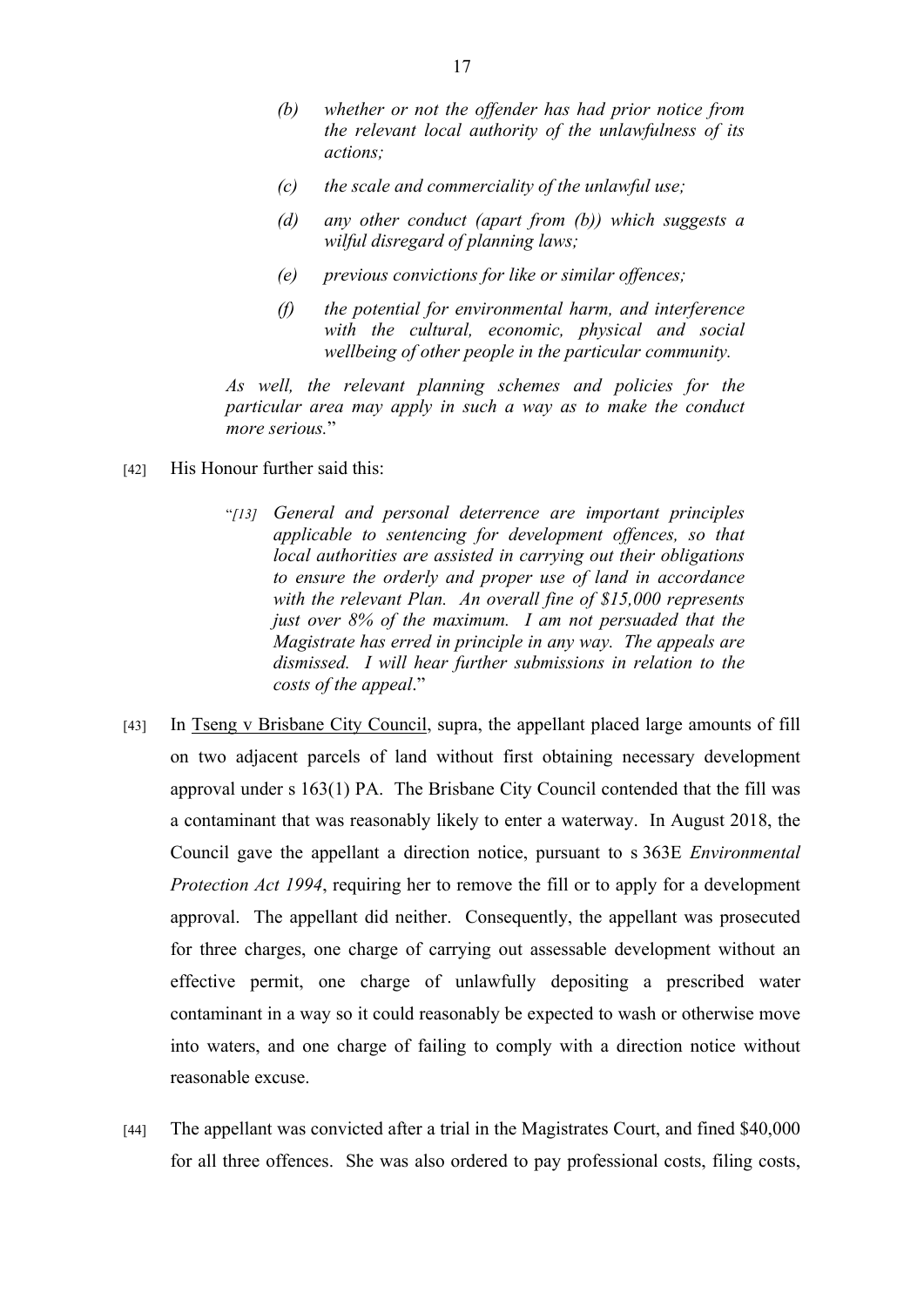witness costs and investigation costs, that amounted to \$94,228, which was referred to the State Penalties Enforcement Registry. The Magistrate also made an enforcement order, pursuant to s 176 PA, requiring the appellant to obtain approval for the fill or to remove it. No convictions were recorded. The appellant appealed the conviction, the fines, the costs order, and the enforcement order. In his judgment, Barlow QC, DCJ said this:

- "*[119] The maximum penalties for the offences were, respectively, \$567,675, \$75,690 and \$75,690. The Council submits that the penalty imposed was 6% of the total of those figures and therefore not, on the face of it, excessively high in comparison to the maximum possible exposure. I do not accept that that is an appropriate basis for measuring the severity of the penalty. The sentencing court must take into account the particular circumstances of the offences and the personal circumstances of the defendant. The circumstances of the offences will include whether they were blatant and wilful, whether the defendant committed any of the offences after having been put on notice that they were (or were likely to be) offences, the period of time over which they were committed and the extent of the offences (in the sense of whether they were minor or involved extensive development and risk of contamination).*"
- [45] His Honour considered two case summaries prepared by the Brisbane City Council's officers of similar cases that had been dealt with in the Magistrates Court. His Honour said this:
	- *"[120] Before the magistrate, the Council referred to two case summaries, prepared by its officers, of cases that had been dealt with in the Magistrates Court. In the first,* Famhall Pty Ltd*,* 7 *the defendant company had deposited substantial quantities of fill on its land, including in a waterway corridor and resulting in a reasonable expectation that it could move into waters. After receiving an enforcement notice (which I understand to be the equivalent, under the relevant legislation at the time, to a direction notice under the EPA) requiring it to cease operational works and to install erosion and sediment protection, it continued, over a period of some months, to add fill to the site and it installed grossly inadequate protection. In those respects, it was factually very similar to this case. The company's sole director and shareholder gave evidence that the land was worth considerably less than the debt secured by a*

<sup>7</sup> Magistrate Payne, Brisbane, 26 May 2014.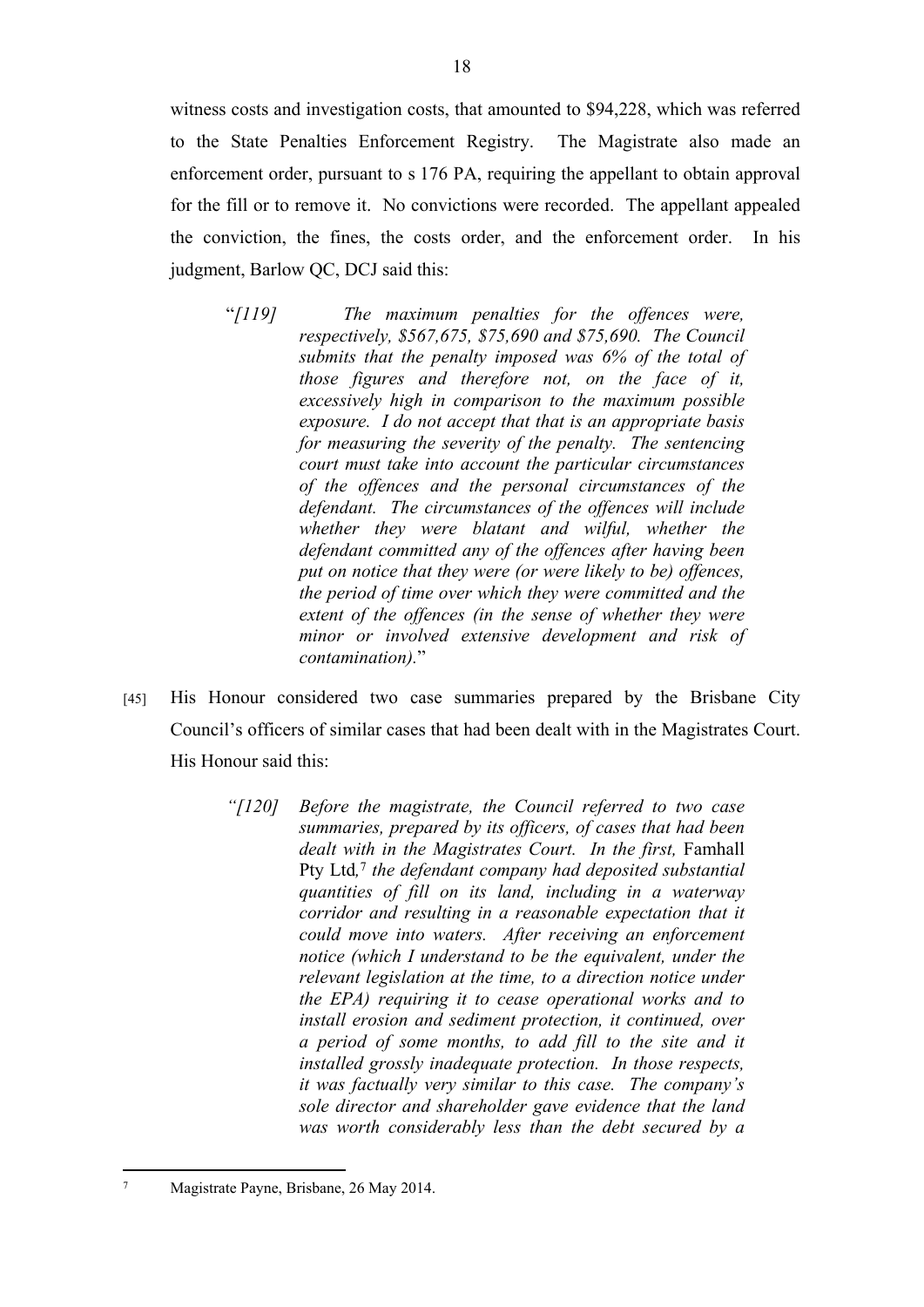*mortgage over it and he and the company had no ability to pay a fine. However, the Council demonstrated that the director personally owned several other valuable properties. The magistrate considered that the aggravating features were that the actual waterway was filled and work was done in defiance of the enforcement notice (again, similar to the facts of this case). Her Honour highlighted the importance of both personal and general deterrence that should be reflected in the penalty. The company was fined \$40,000 and ordered to pay costs of \$12,000, the magistrate having reduced the amount of costs having regard to the large fine.*

- *[121] The second case relied on by the Council before the magistrate was that of* Qureshi*. 8 The defendant in that case had imported fill onto a waterway corridor on land bounded by two creeks and, despite having been told that fill could not exceed 100 millimetre above ground level without a development permit, he proceeded to import and spread fill and gravel to depths of 0.5 metres to 1.9 metres. The defendant had also committed other offences on other properties, for which he was also convicted and fined at the same time. He pleaded guilty to all the charges. He was fined a total of \$72,000 for all the offences, of which \$38,000 was for the filling offences.*
- *[122] In* Dixonbuild Pty Ltd v Ipswich City Council *[2011] QDC 185, the defendant was convicted after trial of an offence against s 440ZG of the EPA for unlawfully depositing sand where is* [sic] *could reasonably be expected to enter a roadside gutter. It was fined \$20,000. Although the conviction was overturned on the appeal to the District Court, the judge did not consider the penalty to be an improper exercise of the magistrate's discretion. His Honour also noted that the offending was not done blatantly or wilfully, for which a higher penalty might be imposed.*"
- [46] The appellant contended that the fine was excessive because the Magistrate did not take into account that she was unemployed, relied on Centrelink financial support (having a pensioner health card) and suffered from chronic mental illness. His Honour observed that the Magistrate had expressly taken those matters into account. It was also established that the appellant was the owner of a valuable property, even if it had been financed by private loans from relatives. There was a report before the Magistrate that concluded that large quantities of sediment were likely to discharge from the fill areas during rainfall events, and that the fill had resulted in a

<sup>8</sup> Magistrate Cornack, Holland Park, 19 November 2018.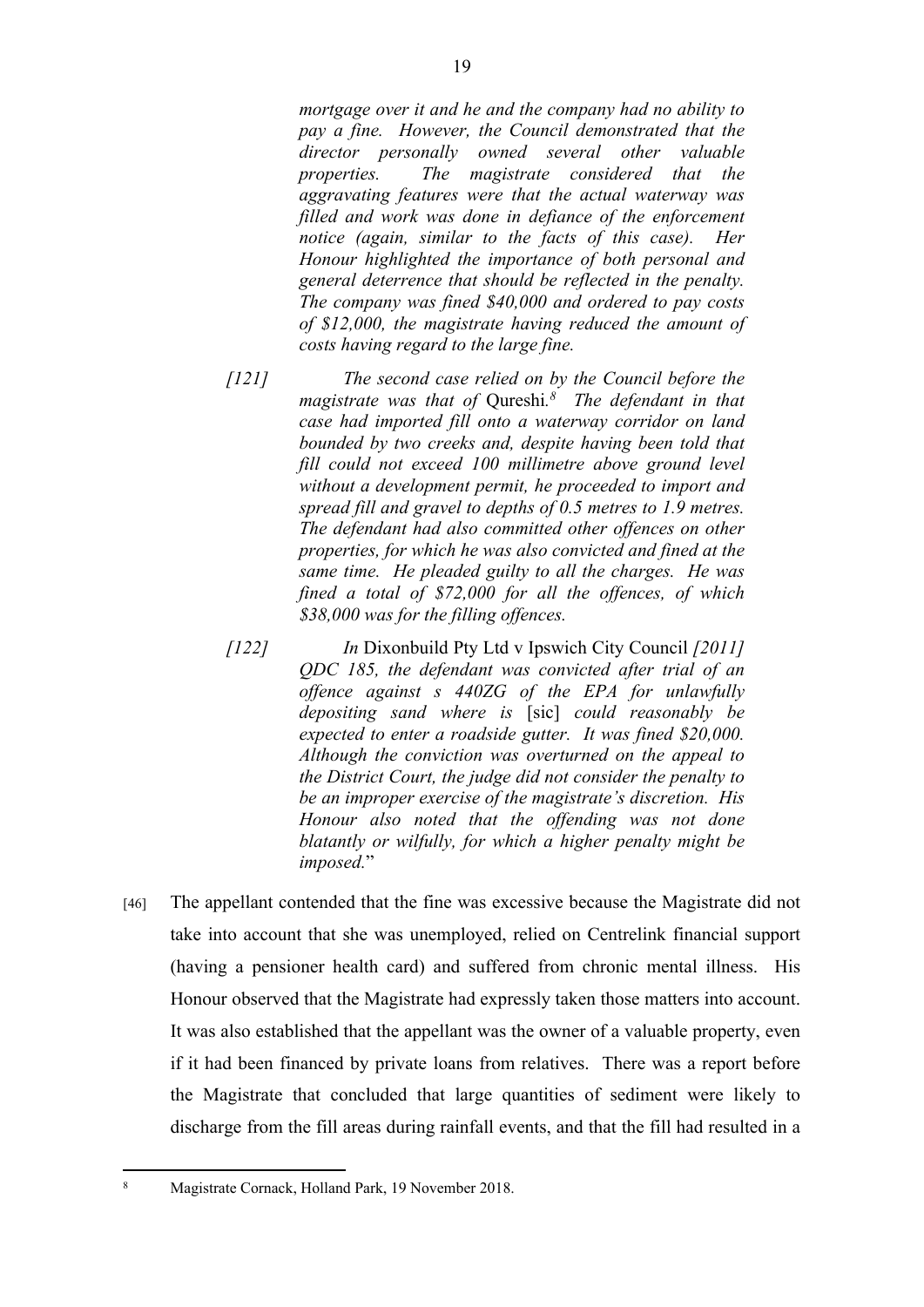loss of flood storage on the site which had the potential to increase flood flows downstream. His Honour observed that there was the potential for serious environmental damage to be caused. Taking into account all the factors and the comparative cases, His Honour considered that while the penalty of \$40,000 was substantial, he did not consider that was beyond the bounds of an appropriate exercise of the Magistrate's discretion.

- [47] The Magistrate had also made an enforcement order, that required urgent fill removal from areas outside the land owned by the appellant. In respect of the enforcement order, relatively His Honour said this:
	- "*[140] Subsection 176(1) of the* Planning Act *provides that, after hearing offence proceedings, a Magistrates Court may make an order (an enforcement order) for the defendant to take stated action within a stated period.*
	- *[141] That subsection does not specifically provide that the stated action may only relate to the property where the offence was committed. However, the notes to that subsection gives examples of action that an order may require. All the examples concern the development of the premises the subject of the offence proceedings and subsection (2) provides that the enforcement order may be in terms the court considers appropriate to secure compliance with the Act. Subsection (6) provides that, unless a court orders otherwise, an enforcement order other than an order to apply for a development permit attaches to the premises and binds the owner, the owner's successors in title and any occupier of the premises.*
	- *[142] It is clear to me that an enforcement order may only concern the development and the land that is the subject of the charge that has been dealt with in the relevant proceeding. As the complaint in this case was limited to development on Ms Tseng's land, it was wrong to make an enforcement order that extended to properties other than that land.*"

# **Consideration**

[48] The learned Magistrate made it clear on sentence that for each of s 578(1) SPA, namely carrying out accessible development without a development permit, each offence warranted a penalty of \$25,000. In respect of the two breaches of s 580(1) and s 594(1) SPA, the appropriate penalty was \$10,000. Each fine was effectively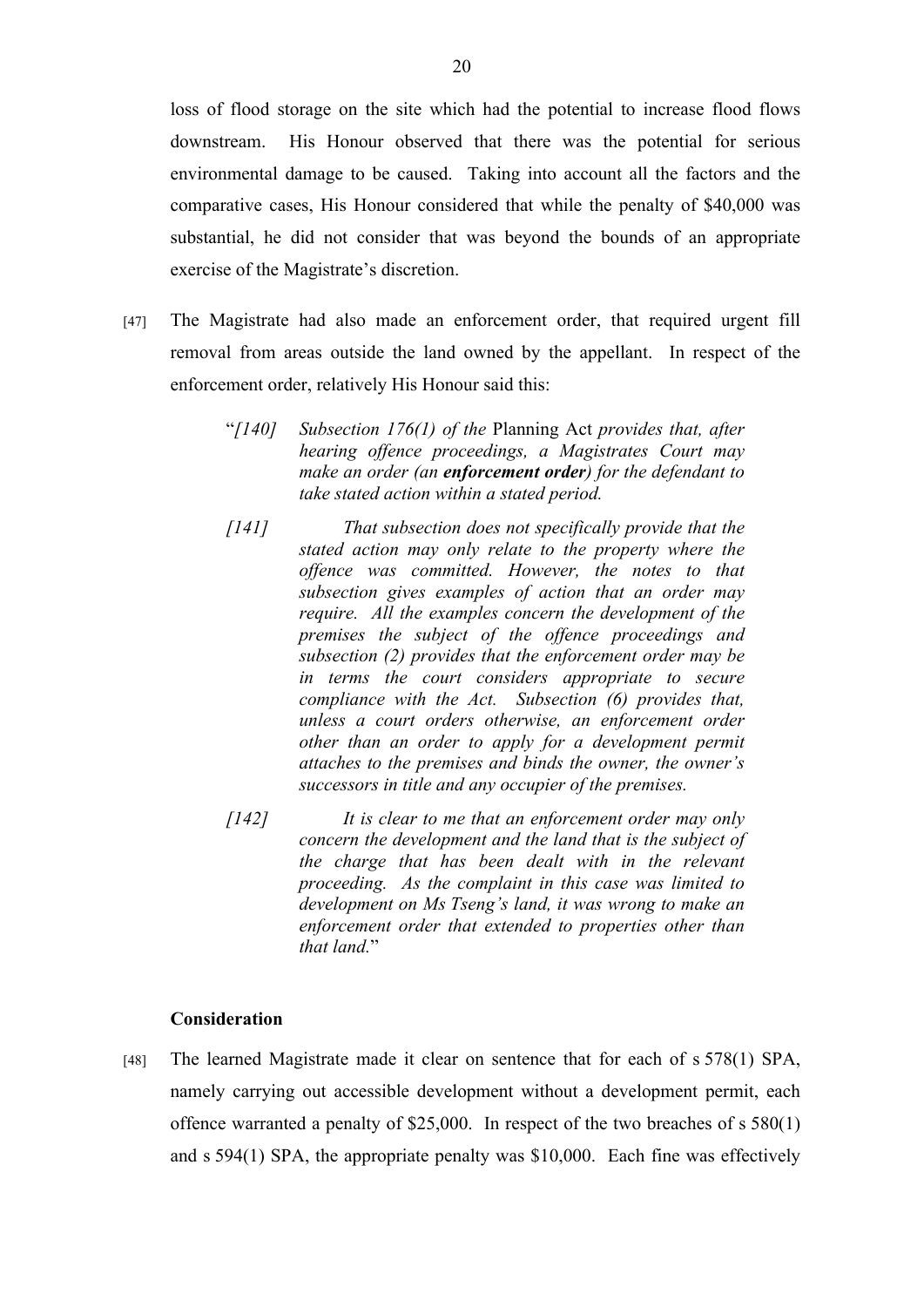cumulative on each other, reaching an overall fine of \$190,000. In my view that was clearly excessive, and not supported by any comparable case that could be discovered.

- [49] The excessive nature of the fines was aggravated by the terms of the restoration order. The power to make such an order under the SPA was to be found in s 599 of that Act. Relevantly, that section empowered a Magistrates Court to make an order on a defendant it considered appropriate. Such an order may be made in addition to, or substitution for, any penalty the court may otherwise impose. Such an order may require a defendant to "*restore, as far as practicable, premises to the condition the premises were in immediately before development or use of the premises started*". Any contravention of the order is an offence against the Act, with a maximum penalty of 4,500 penalty units or 12 months' imprisonment.
- [50] Section 176 PA states relevantly as follows:
	- *"(i) After hearing offence proceedings, a Magistrates Court may make an order (an enforcement order) for the defendant to take stated action within a stated period.*
	- *(ii) The enforcement order may be in terms the court considers appropriate to secure compliance with this Act.*
	- *(iii) An enforcement order must state the period within which the defendant must comply with the order.*
	- *(iv) An enforcement order may be made under this section in addition to the imposition of a penalty or any other order under this Act.*
	- *(v) A person must not contravene an enforcement order. Maximum penalty – 4,500 penalty units or two years' imprisonment.*
	- *(vi) Unless a court orders otherwise, an enforcement order, other than an order to apply for a development permit –*
		- *(a) attaches to the premises; and*
		- *(b) binds the owner, the owners successors-in-title and any occupier of the premises.*
	- *(vii) If the enforcement order does attach to the premises, the defendant must ask the registrar of titles, by notice given within 10 business days after the order is made, to record the making of the order on the register for the premises. Maximum penalty – 200 penalty units.*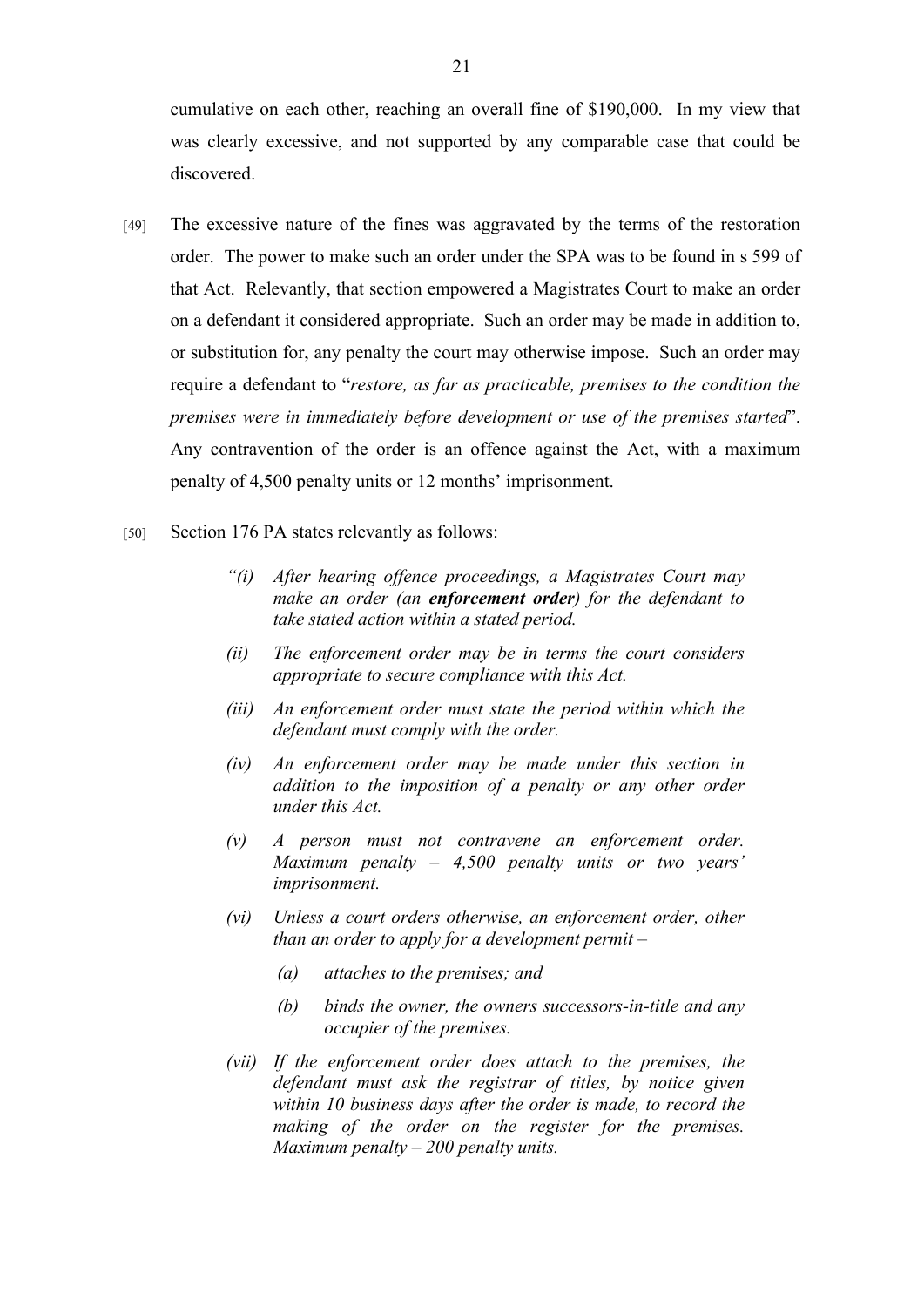- *(viii) A person may apply to the court for an order (a compliance order) that states the enforcement order has been complied with.*
- *(ix) If a person gives a notice that a compliance order has been made, and a copy of the compliance order, to the registrar of titles, the registrar must remove the record of the making of the enforcement order from the appropriate register.*
- *(x) If the enforcement order is not complied with within the period stated in the order, the enforcement authority may –*
	- *(a) take the action required under the order; and*
	- *(b) recover the reasonable cost of taking the action as a debt owing to the authority from the defendant.*
- *(xi) A notice given to the registrar of titles under this section must be in the form, and accompanied by the fee, required under the Land Title Act*."
- [51] For completeness, similar powers were provided by s 4.3.20 *Integrated Planning Act 1997* ("IPA").
- [52] At the hearing on 12 March 2021 I was minded to accept the respondent's submissions that the period for compliance with the order should be extended. However there are a number of concerns about the restoration order. The first concern is that it requires the appellant to remove fill from premises that he does not own nor occupy. Condition 18 of the order requires the appellant to notify the Logan City Council in writing within three days if a land owner or occupier refused to permit the appellant or his agent to carry out the removal works under the order. It is not clear what action, if any, the Council would take following the receipt of such information. Condition 19 requires the defendant to make an application to the court to vary the order, if he is unable to fulfil a requirement of it. If an owner refused such permission, it is difficult to see what variation the court could make, other than to rescind the order in respect of that particular premises.
- [53] Conditions 12 and 14 are in my view beyond the power of the Magistrate making an enforcement order under the relevant legislation. While the powers to make an enforcement order under the relevant provisions of the SPA and PA are wide, as McGill SC, DCJ observed in Bowman v Brown, supra at [101], conditions should only be imposed which are necessary to require the removal of the fill deposited in this case.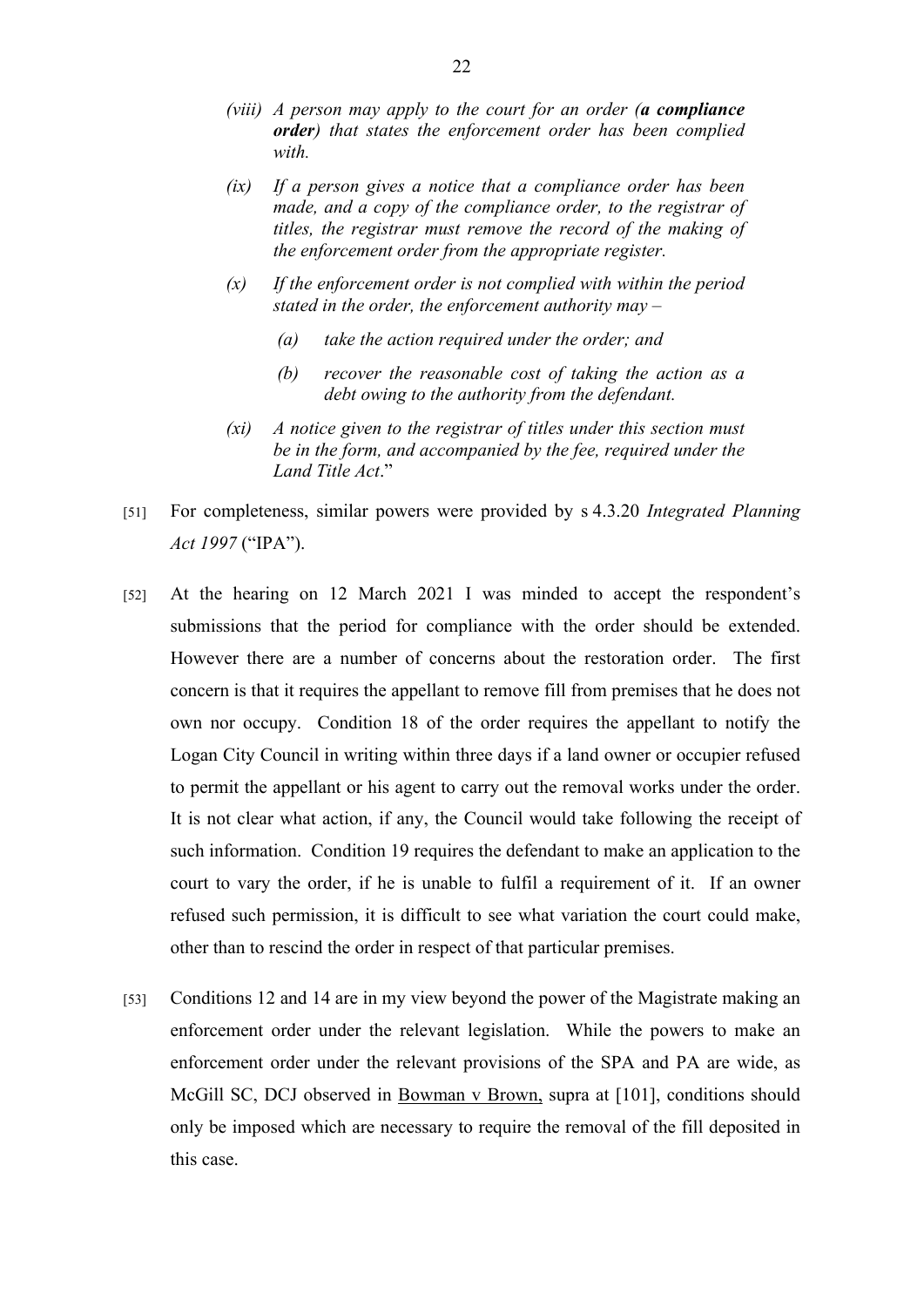- [54] The most important consideration, however, is that four convictions have been set aside relating to premises the subject of the enforcement order. The fact that the appellant remains convicted of breaching an enforcement notice relating to those properties does not justify the restoration order being in the same terms as it was made. The failure to comply with an enforcement notice is itself an offence, and the appellant could be punished for that.
- [55] Another major consideration is that the court cannot be satisfied that the premises in question have not been significantly altered either by the owners or forces of nature since 2017. The appellant in the hearing before me on 12 March 2021 stated that there had been substantial changes to the address at 165 Featherstone Road, Chambers Flat, that there had been two floods through that land, and that the owners had built the packing sheds on the property, as well as crops, making it difficult to remove the soil.
- [56] While one should be careful in taking the appellant's statements of fact at face value, the respondent did not challenge his statements that he is currently on a carer's pension, has no other source of income, no assets, and living in a "granny flat" on his son's property. This is a relevant consideration also in respect of whether the appellant is able to comply with the restoration order.
- *[57]* The respondent submitted that the restoration order could still be upheld in respect of the properties the subject of charges which have now been set aside, as those properties were the subject of enforcement notices. In my view failure to comply with an enforcement notice is a separate offence, and it is not appropriate to maintain a restoration order on properties when the substantive charges have been set aside.
- [58] Consequently, the restoration order would now apply to two properties, the Hindu Temple at 86-98 Scott Lane, North Maclean, the subject of charge 1 on the complaint filed 14 December 2017, the property at 114-128 Norris Creek Road, Munruben the subject of charge 2 on this complaint, and the property at 165 Featherstone Road, Chambers Flat, the subject of charges 3 and 4 on this complaint.
- [59] The appellant in his written submissions and oral submissions stated that in respect of the property at 165 Featherstone Road, Chambers Flat that the owners had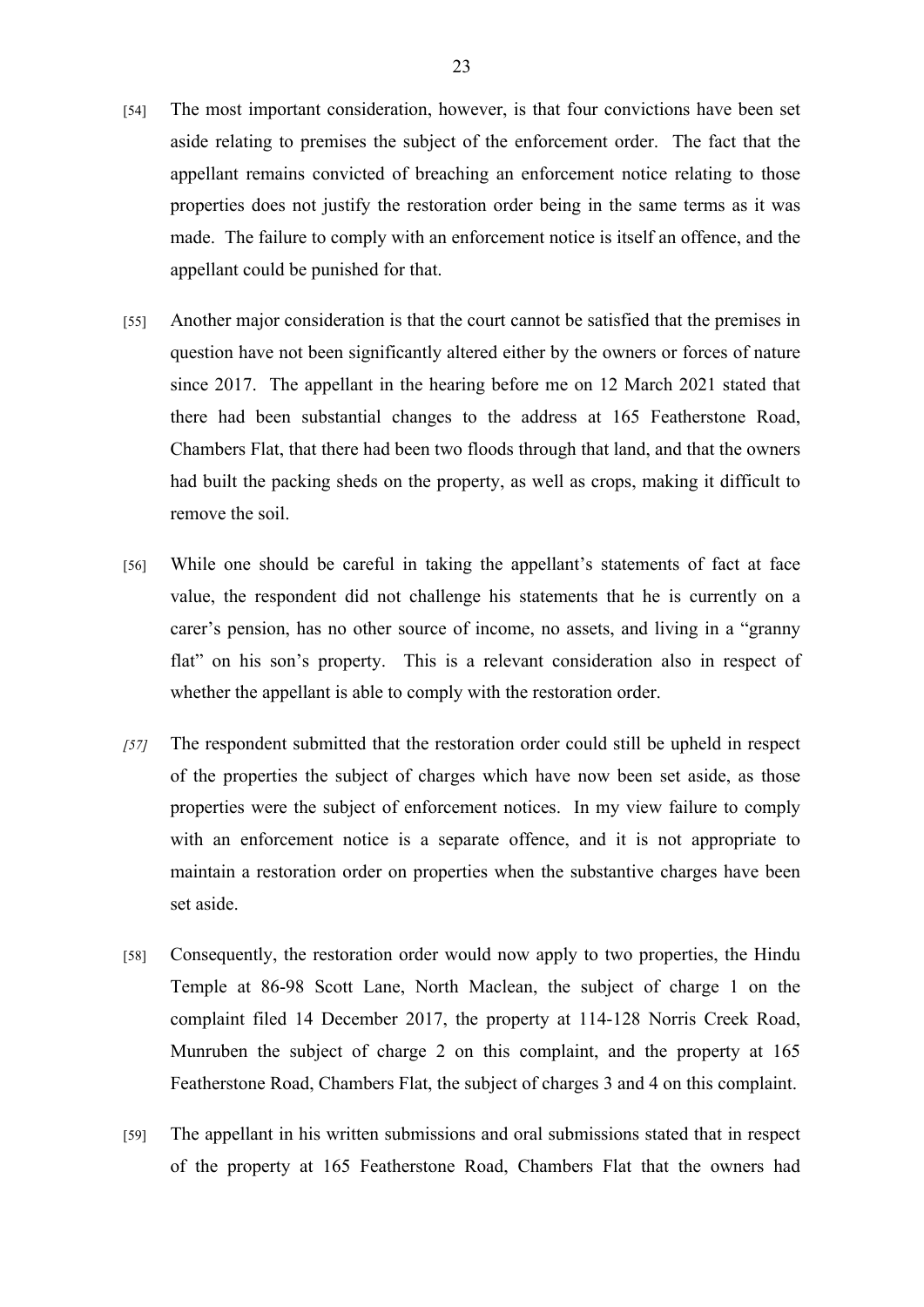reconfigured the land, planted crops, and built packing sheds on it, making it impossible for him to remove the soil.<sup>9</sup> There was no challenge to this from the respondent.

- [60] The following exchange took place during the hearing of 12 March 2021:
	- "Court: I reviewed all of that evidence thoroughly, and it seems to me it was open to the Magistrate to accept the evidence of the Council's surveyors on that point. I was going to ask you, Mr Lichti – I mean, events have moved on. I don't know what the state of the properties are now. Is there something that can be negotiated with the Council as to  $-$  is it feasible to remove fill, and if so, where's it going to go and all that?
	- Mr Lichti: We'd thought that the orders as they were drafted kind of contemplated maybe some difficulty with some of the orders. The years that have gone by. In fact, even paragraph 15 allows for a planned survey to be provided – to be done and provided. Now, if …
	- Court: It has to be provided by Mr Powe; correct?
	- Mr Lichti: Correct, yes. And so if what Mr Powe is saying is correct, then if the survey done on, say – let's say, for instance, the largest property, Featherstone, shows that the levels are now at a correct height …
	- Court: Yes.
	- Mr Lichti: ... the known is material is, obviously, required to be removed. If the opposite is correct, well, then the order – the rest of – the remaining of the orders. So we have drafted the orders in a way that contemplated that it may take some time and may – you know, it – would require some of the owners who may have different views and cooperation as well."
- [61] It is quite clear that a significant period of time has now passed since the commission of the offences. The order requires the appellant to expend considerable money on engaging earthmoving equipment to reconfigure the properties, to engage a surveyor to conduct surveys and prepare plans to be forwarded to the Logan City Council. It is an offence if the appellant fails to comply with the terms of the order. While it is noted that condition 19 allows the appellant to apply to the court to vary the order, I consider that the order is setting

<sup>9</sup> Hearing of 12 March 2021, r 1-13, l 45.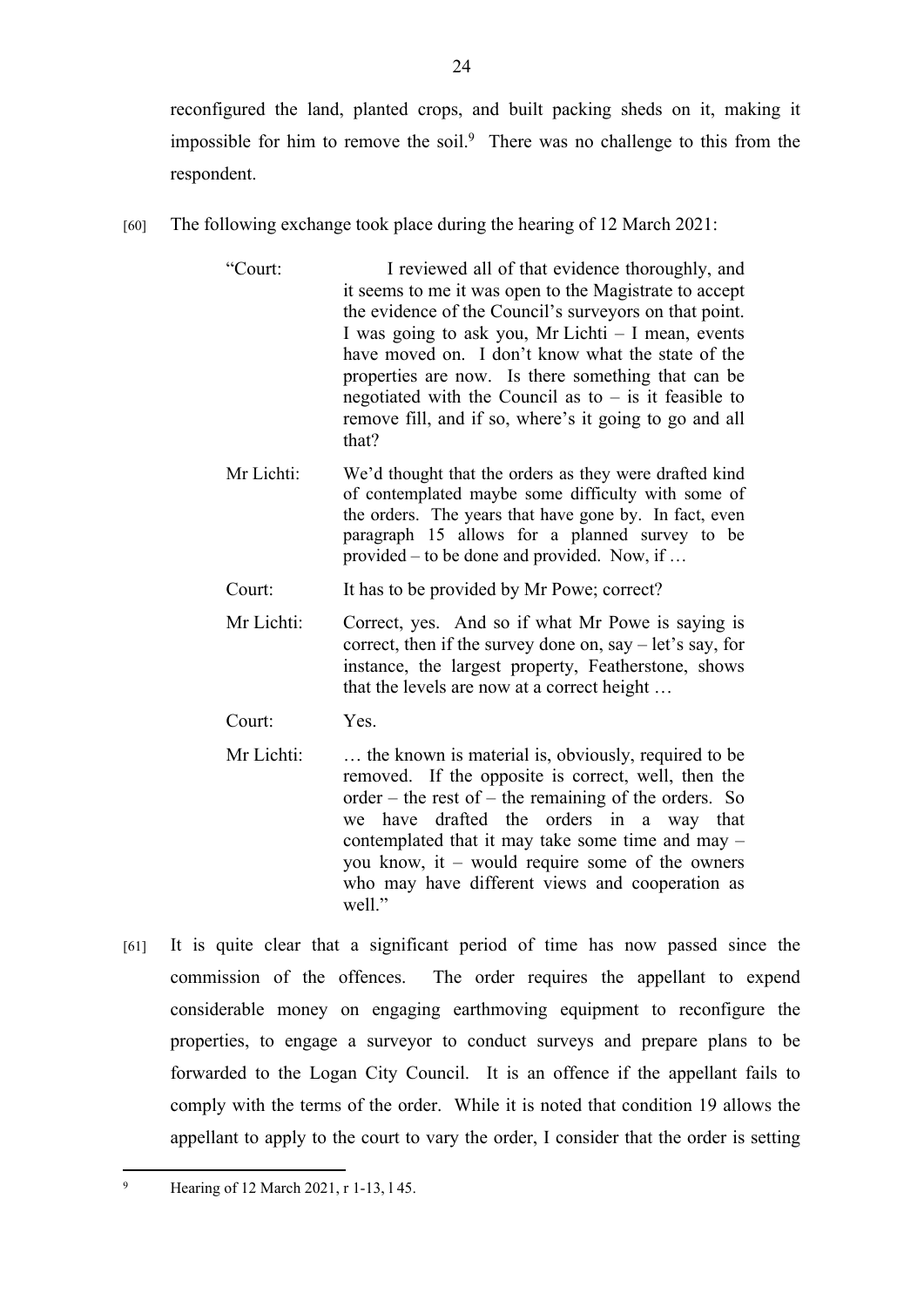up the appellant to fail. In my view the combination of the order in the terms it was made, together with a substantial fine, is excessive in the circumstances.

[62] The planning laws exist for a reason, and it is clearly in the public interest that planning rules and regulations are complied with. The appellant was clearly aware of the requirements for development approvals, and the requirement to comply strictly with any development approval granted. Therefore the remaining convictions are serious. The failure to comply with an enforcement notice is a serious offence in itself. There is clearly the need to reflect both general deterrence and specific deterrence in the fine to be imposed.

In respect of each offence of carrying out assessable development without an effective development permit, contrary to s 578(1) SPA, the learned Magistrate considered the appropriate penalty for each offence was \$25,000. He considered that the appropriate penalty for each offence of failing to comply with an enforcement notice warranted a penalty of \$10,000 on each charge. In respect of the two charges of contravening a condition of a development approval, contrary to s 580(1) *SPA*, the magistrate considered \$10,000.00 fine appropriate for each charge. The total of those fines on the remaining convictions is \$90,000.00. Having regard to the level of fines imposed in the cases discussed above, in particular the case of Tseng, and the appellant's limited financial circumstances, I consider a fine in that amount to be excessive. Having regard to all the competing factors, I consider that an overall fine of \$35,000.00 is the appropriate sentence in this case. Pursuant to s 49 *PSA*, the court can impose a single fine if an offender is found guilty of two or more offences that form, or are part of, a series of offences of the same or a similar kind. I am satisfied that the remaining convictions are offences of the same or similar kind. A single fine of \$35,000.00 is imposed, and pursuant to s 51 *PSA*, I order that the proper officer give, under the *State Penalties Enforcement Act*, particulars of this fine to the State Penalties Enforcement Registry for registration.

- [63] The learned magistrate also ordered costs against the appellant, for the following:
	- 1. costs of court \$192.30
	- 2. professional costs for 11 mentions at \$250.00 a mention \$2,750.00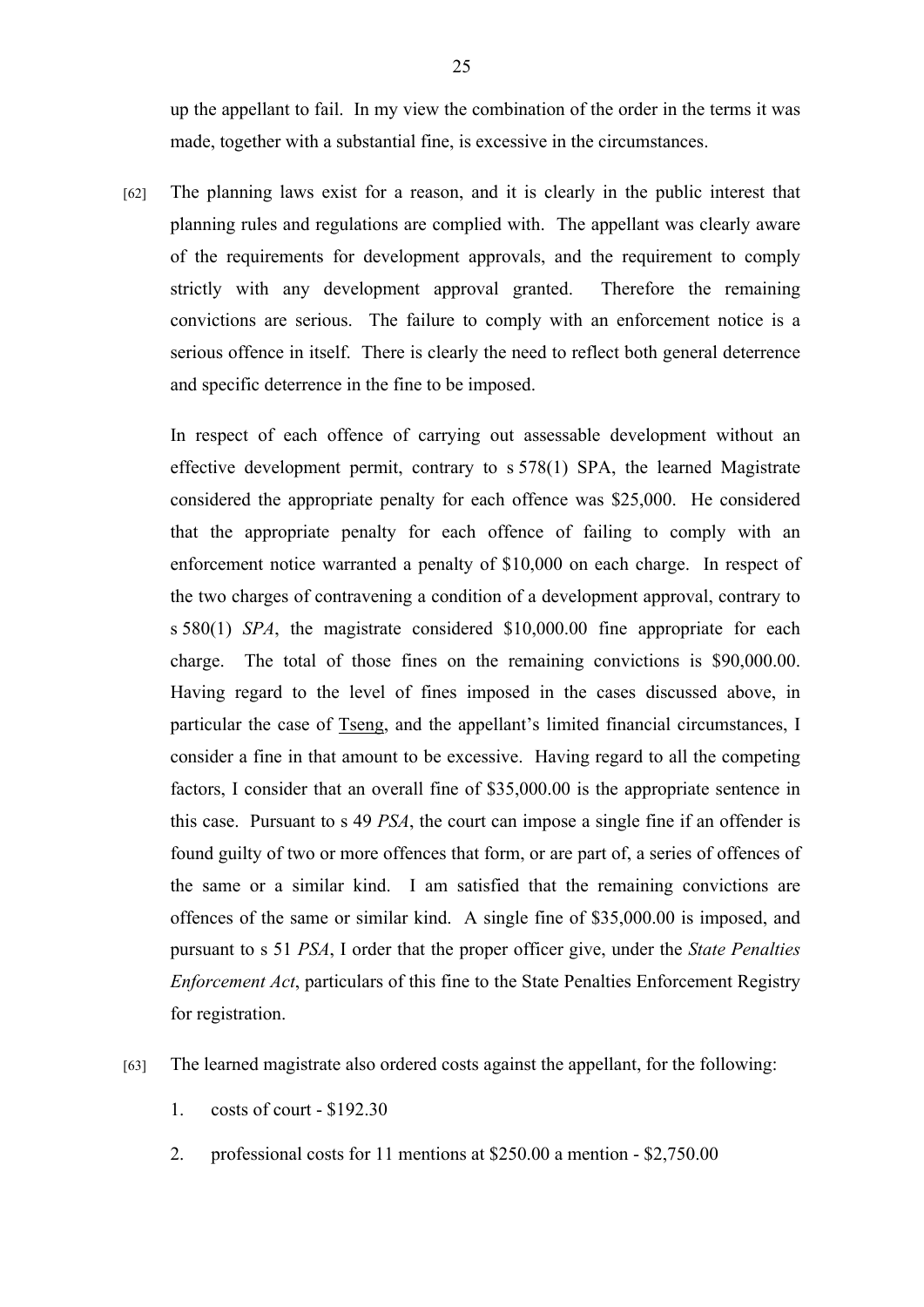- 3. counsel fees for five days of hearing, at \$2,000.00 a day \$10,000.00
- 4. attendance of a solicitor for five days of hearing \$5,000.00

All of those costs were referred to the State Penalties Enforcement Registry.

- [64] In Bowman v Brown [2004] supra, McGill SC DCJ said the following:
	- "*[107] With regard to the question of costs, I will not interfere with the magistrate's discretion in relation to the quantification of the respondent's costs of the prosecution. But in my opinion the order in relation to costs ought to reflect the fact that the prosecution was not entirely successful. Although the matter is not always straight forward in relation to prosecutions for summary offences, broadly speaking if a prosecution is successful the complainant receives an order for costs, and if the prosecution is unsuccessful an order for costs will be made in favour of the successful defendant. Where the prosecution succeeds in part and fails in part, in my opinion the costs order should reflect this mixed outcome, at least to some extent. It is not obvious how any particular part of the costs can be said to be referrable either specifically to Count 1, or specifically to Counts 2 and 3. It appears that the whole of the respondent's costs were incurred in prosecuting the three counts, which prosecution ought to have been only partly successful.*
	- *[108] In these circumstances, in my opinion it is not appropriate to order that the appellant pay the respondent the whole of the costs of the prosecution. On the other hand, the respondent was more successful than the appellant before the magistrate, so no costs should be ordered in favour of the appellant, and the appellant ought to be paying part of the respondent's costs. In all the circumstances, I consider an order that the appellant pay half the respondent's costs of the proceedings before the magistrate appropriate, and substitute an order that the appellant pay costs in the sum of \$14,120.41 in default imprisonment for three months. I am conscious of the fact that that will leave the appellant to bear the whole of his own costs of the proceeding before the magistrate. In other respects the appeal is dismissed*."
- [65] In McDonald v Holeszko, supra, investigation costs had been ordered against the appellant. The following was said by Flanagan J:
	- "*[83] As to the issue of investigation costs ordered pursuant to s 68C of the* VMA*<sup>10</sup>and legal costs ordered pursuant to s*

<sup>&</sup>lt;sup>10</sup> Vegetation Management Act 1999.